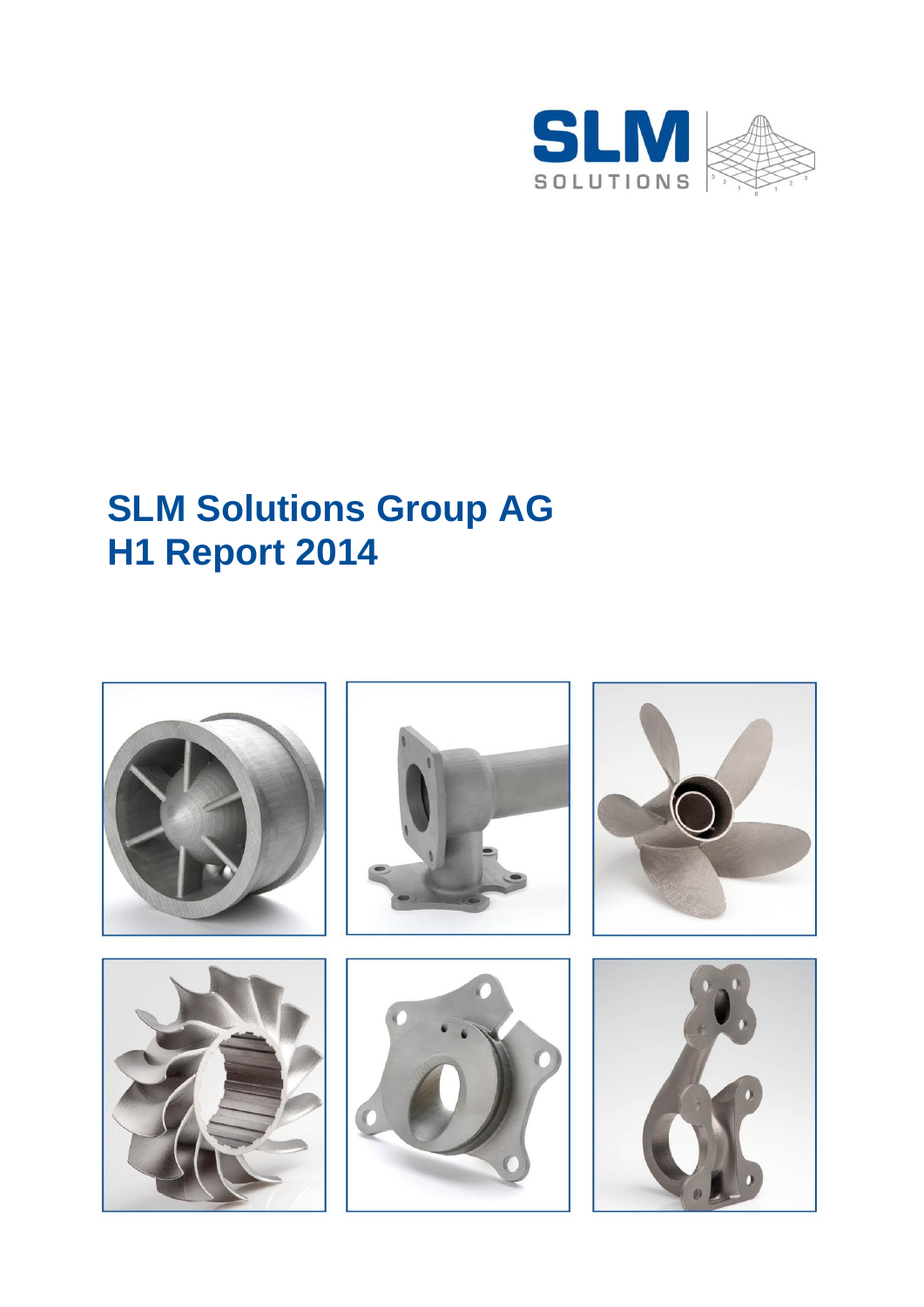# **Highlights**

|                         |             |                     |                     | Change (in % or       |
|-------------------------|-------------|---------------------|---------------------|-----------------------|
|                         | Unit        | H <sub>1</sub> 2013 | H <sub>1</sub> 2014 | % points)             |
| Revenue                 | <b>TEUR</b> | 8,558               | 10,830              | $+26.5$               |
| Total output            | <b>TEUR</b> | 8,924               | 13,504              | $+51.3$               |
| Cost of materials       | <b>TEUR</b> | 4,796               | 7,784               | $+62.3$               |
| Cost of materials ratio |             |                     |                     |                       |
| (as % of total output)  | %           | 53.7                | 57.6                | $+3.9$                |
| Personnel costs         | <b>TEUR</b> | 2,137               | $3,415*$            | $+59.8$               |
| Personnel costs ratio   |             |                     |                     |                       |
| (as % of total output)  | %           | 23.9                | $25.3*$             | $+1.4$                |
| Adjusted EBITDA         | <b>TEUR</b> | 186                 | 98                  | $-47.3$               |
| Adjusted EBITDA margin  |             |                     |                     |                       |
| (as % of revenue)       | %           | 2.2                 | 0.9                 | $-1.3$                |
| Consolidated net result | <b>TEUR</b> | $-829$              | $-7,244$            |                       |
| Earnings per share**    | <b>EUR</b>  | $-0.05$             | $-0.40$             |                       |
| New order intake        | Number of   |                     |                     |                       |
|                         | machines    | 10                  | 20                  | $+100.0$              |
| Machines sold           | Number of   |                     |                     |                       |
|                         | machines    | 11                  | 15                  | $+36.4$               |
|                         |             |                     |                     |                       |
|                         |             |                     |                     | Change                |
|                         |             |                     |                     | (in % or %<br>points) |
|                         |             | Dec. 31, 2013       | Jun. 30, 2014       |                       |
| Non-current assets      | <b>TEUR</b> | 21,026              | 20,945              | $-0.4$                |
| Current assets          | <b>TEUR</b> | 14,569              | 86,863              | $+496.2$              |
| Equity ratio            | %           | 41.3                | 88.6                | $+47.3$               |
| <b>Total assets</b>     | <b>TEUR</b> | 35,595              | 107,808             | $+202.9$              |

\* First half of 2014 adjusted for the one-off expenses of the IPO bonus of TEUR 5,650.

\*\* Relating to 17,980,867 shares, undiluted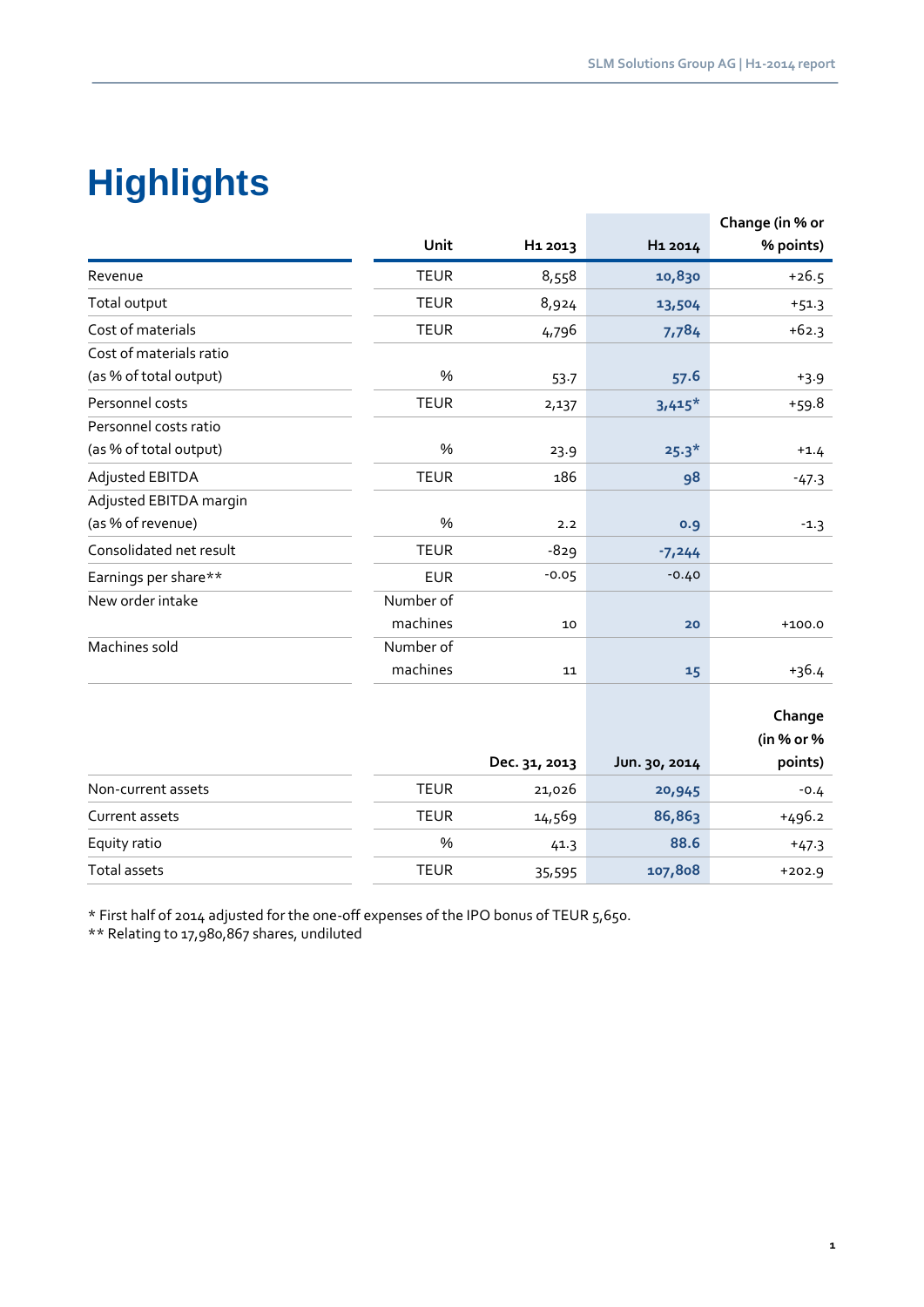# **Contents**

| <b>Letter from the Management Board</b>            | 3  |
|----------------------------------------------------|----|
| <b>The SLM Solutions share</b>                     | 4  |
| <b>Group interim management report</b>             | 6  |
| Basis of the Group                                 | 6  |
| Economic report                                    | 7  |
| Events after the balance sheet date                | 10 |
| Opportunities and risks                            | 11 |
| Outlook                                            | 11 |
| <b>Consolidated financial statements and notes</b> | 12 |
| Consolidated income statement                      | 13 |
| Consolidated statement of comprehensive income     | 15 |
| Consolidated statement of financial position       | 17 |
| Consolidated statement of cash flows               | 19 |
| Consolidated statement of changes in equity        | 21 |
| Notes to the consolidated financial statements     | 22 |
| <b>Responsibility statement</b>                    | 33 |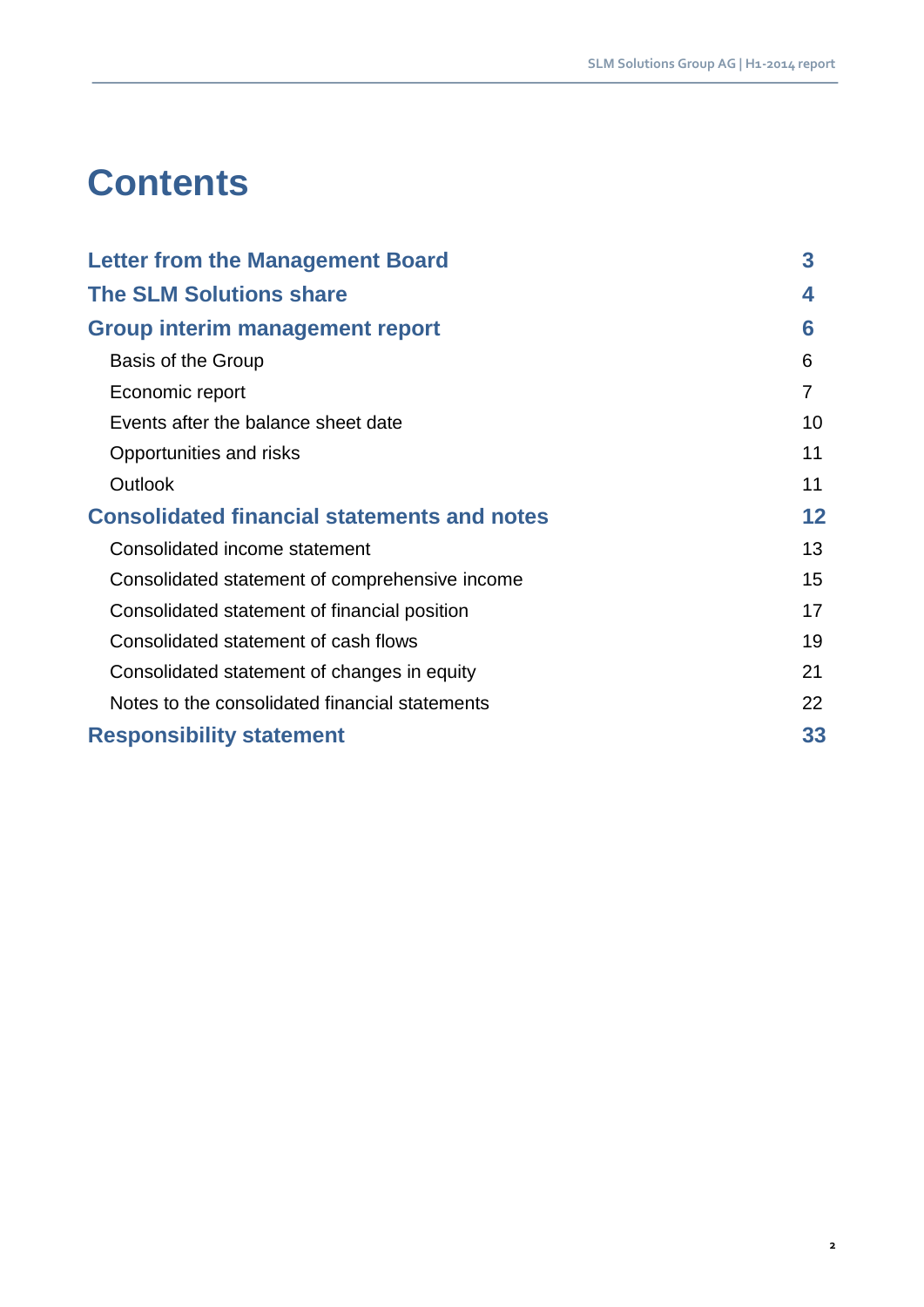# **Letter from the Management Board**

Dear shareholders, customers, business partners and colleagues,

#### Ladies and gentlemen,

Looking back on the first half of 2014, we can say that we are continuing on our growth path and are gradually implementing the strategy that we announced as part of our IPO. During the first half of the year, we grew our revenue by 26.5% year-on-year to reach EUR 10.8 million. In addition, new order intake doubled from 10 to 20 machines. Here, it should be noted that the product mix is developing in a very beneficial way for us. Among the machines ordered, the proportion of SLM 500<sup>HL</sup>, our flagship product, is increasing, which is feeding through to a rise in our average order value. Major industrial companies around the whole world are developing specific plans to deploy our machines for the direct production of components. We anticipate further growth impulses from this in the future.

As an innovation leader in a dynamic market environment, it goes without saying for us that part of our strategy is to extend our lead and edge through further investments in our technology and through strategic partnerships with research institutions. I am pleased that in May we entered into a cooperation venture with Singapore's Nanyang Technical University, and that we opened our own office there, which will not only allow us to be closer to our customers on the Asian markets, but will also play a decisive role in advancing our fundamental research. We have also intensified our sales activities at our American subsidiary through expanding our team, having hired several service technicians and sales engineers.

During the first half year, we were again presence of numerous conferences and trade fairs – including in Lübeck, Berlin, Düsseldorf, Ankara, Detroit, Orlando (Florida) and Tucson (Arizona). Such events comprise ideal fertile ground for new business relationships, and enable SLM Solutions with its innovations to play a key role in developing the public profile of the metal-based 3D printing sector.

Research and development play a critical role in our growth strategy for the coming years. Hence, we welcome a new member to our Management Board team: Henner

Schöneborn. Mr. Schöneborn has worked for SLM Solutions and its predecessor companies since 1993, possesses almost three decades of sector experience, and knows the market and metal-based 3D printing technology better than almost any other individual. Mr. Schöneborn will provide new impulses as the Management Board member with responsibility for "Corporate Development and Innovation". We look forward to our cooperation with him.

Our company owes its existence to our staff and their knowhow. For this reason, our wish is that all colleagues who continue to accompany SLM Solutions in the long-term participate in the IPO's success. The retention bonus system in the aftermath of the IPO contributes to providing longterm incentives for our employees.

We can make the following overall observation: In terms of our ambitious targets, we are on track – and we aim to deploy the proceeds from our successful IPO for our growth strategy. I would like to thank our shareholders for the trust and confidence that they have invested in us, and I look forward to continuing this course together with you.

Lübeck, August 2014

M. Redd-

Dr. Markus Rechlin (CEO)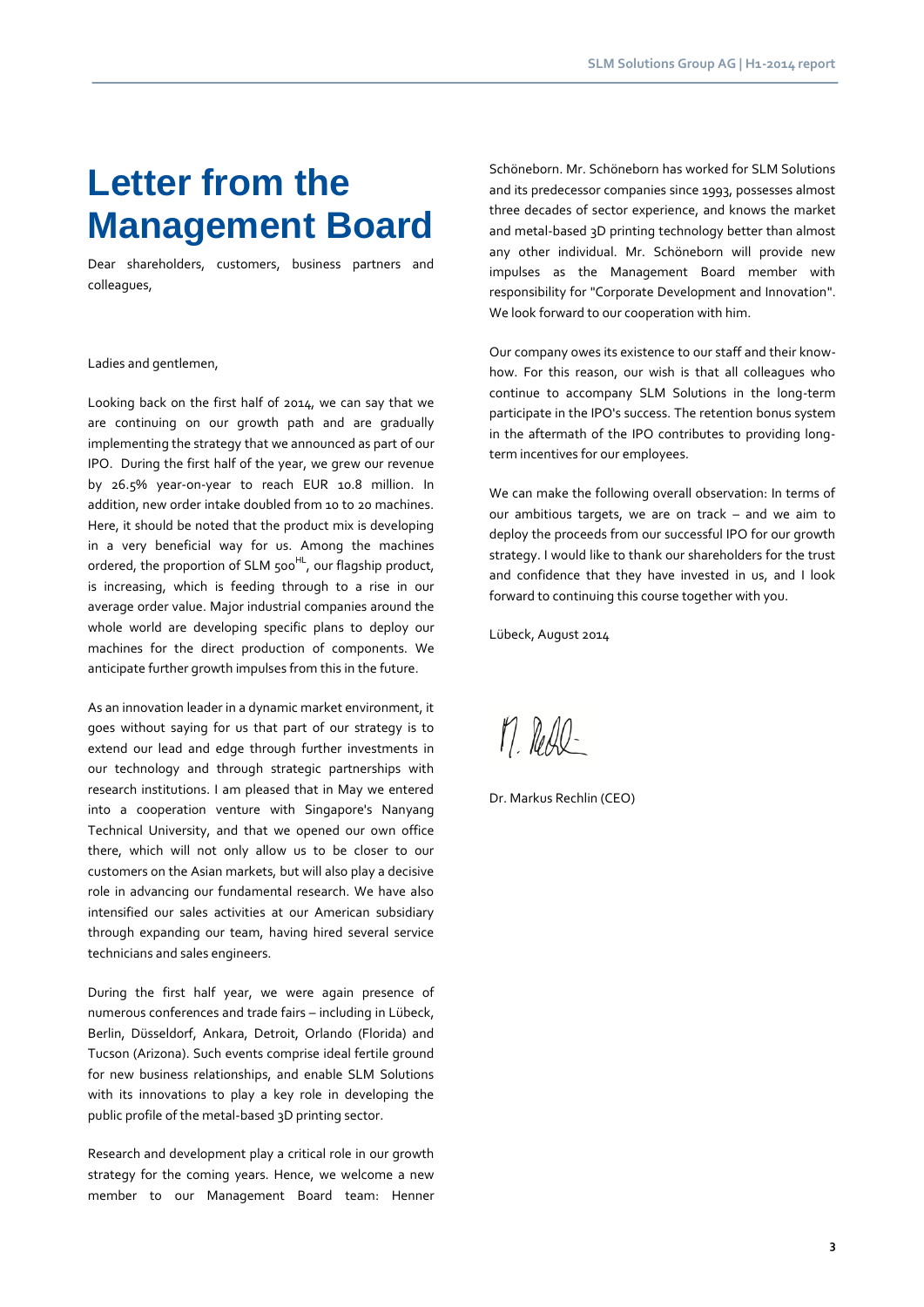# **The SLM Solutions share**

On May 9, 2014, SLM Solutions Group AG successfully realised its IPO on the Regulated Market (Prime Standard) of the Frankfurt Stock Exchange, and consequently entered into intensive dialogue with the capital market.

CFO Uwe Bögershausen is the first **point of contact** within the company for capital-providers, investors and analysts. The Investor Relations area of the website [www.slm](http://www.slm-solutions.com/)[solutions.com](http://www.slm-solutions.com/) provides further information that is constantly updated. An electronic distribution list provides all interested parties directly with important corporate news. The focus is on transparency and topicality in this context.

BHF-BANK and Deutsche Bank act as **designated sponsors** to the company. The development of our company and the performance of our share is covered long-term by **analysts** from both of these institutions, as well as by Credit Suisse, equinet Bank, Commerzbank and CANACCORD Genuity. At the time of this reports publication, most of the analysts were recommending the share as a "buy".

**Trading in the share** started on May 9 at an opening price of EUR 18.20, slightly above the EUR 18.00 placement price. The share has since performed well, rising by 9% to EUR 19.69 as of August 22, 2014, which corresponds to a market capitalisation of EUR 354 million on the basis of 17.980.867 shares traded. The average number of shares of the company traded per day on Xetra amounted to 51,895 during this period.

After the successful placement of parts of the existing shareholders' shares as part of the IPO, a **free float** of 55.83 % (10,039,226 shares) was reached. This ensures a broadly diversified shareholder structure which, in turn, comprises an important precondition for liquid trading in the stock, and boost its attractiveness for investors.

At the same time, key individuals of the company are also committed anchor shareholders: Company founder Hans Ihde, Chairman of the Supervisory Board of the company, and majority shareholder of SLM shareholder Ceresio GmbH, and new Management Board member Henner Schöneborn, who has worked for SLM Solutions and its predecessor companies since 1993, together hold a voting rights interest of 27.30 % (4,909,587 shares) through a pooling agreement, and pursue their interests jointly (status as of August 22, 2014).

The interest held by former majority owner, Parcom Deutschland I GmbH & Co. KG, a fund that is advised by DPE Deutsche Private Equity GmbH in Munich, amounted to 16.22 % on August 22 (2,917,282 shares).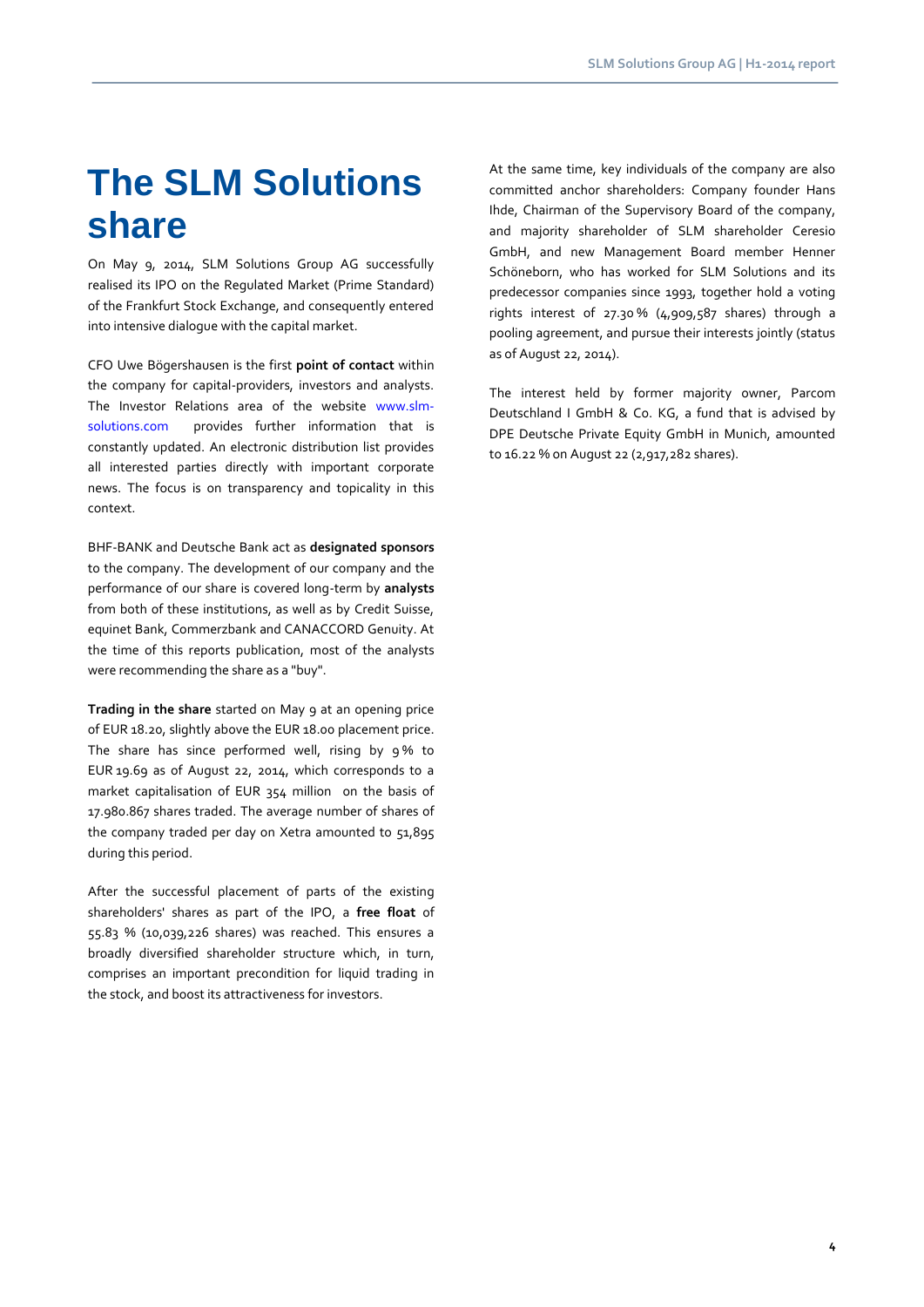## *Key share data*

(As of August, 22 2014)

| <b>ISIN</b>                             | DE000A111338                                   |
|-----------------------------------------|------------------------------------------------|
| German Securities Code (WKN)            | A <sub>11133</sub>                             |
| Ticker symbol                           | AM <sub>3</sub> D                              |
| Sector                                  | Industry                                       |
| Trading segment                         | Regulated Market (Prime Standard)              |
| Stock exchange                          | Frankfurt Stock Exchange                       |
| Initial listing                         | May 9, 2014                                    |
| Placing price in EUR                    | 18.00                                          |
| Closing price in EUR on August 22, 2014 | 19.69                                          |
| Number of shares                        | 17,980,867 ordinary no par value bearer shares |

## *Share price performance (as of: August 22, 2014)*



## *Shareholder structure (as of: August 22, 2014)*



\*Pooling agreement: joint pursuit of interests pursuant to Section 22 (2) WphG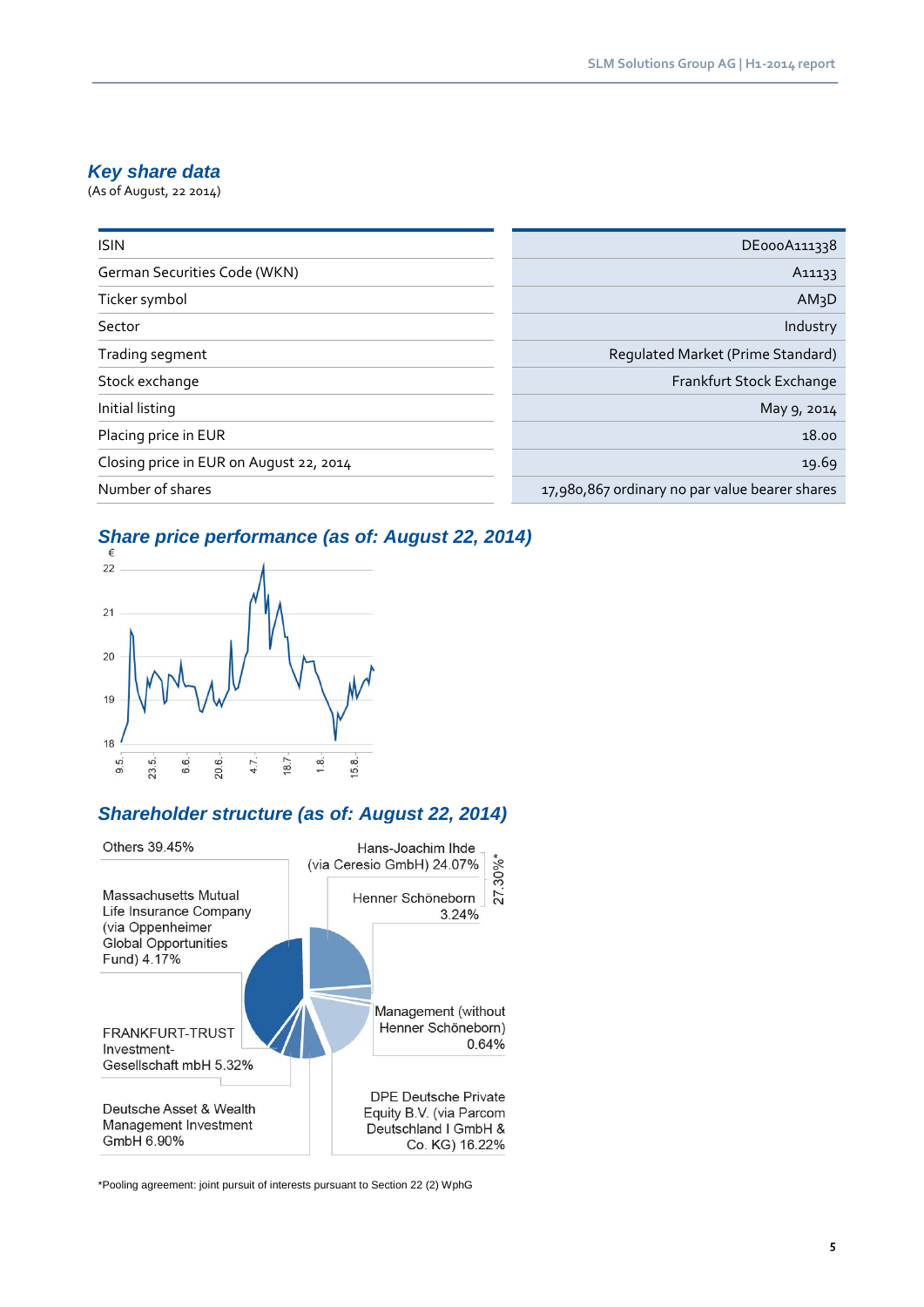# **Group interim management report**

## **Basis of the Group**

### *Business model*

SLM Solutions Group AG, which has its headquarters in Lübeck, Germany, is a leading provider of **metal-based additive manufacturing technology** ("3D printing technology"). Our business is split into two segments. Our main business is aggregated within our **SLM ("selective laser melting") segment** – in other words, the assembly, marketing and sale of metal-based additive manufacturing systems that deploy our selective laser melting technology. Our services also include the sale of accessories and consumables, as well as other services such as machine maintenance. Our smaller **RP ("rapid prototyping") segment** comprises our traditional business with vacuum casting systems, metal casting systems, and related services such as order production of prototypes and small manufacturing series ("job shop").

Our **product range** in our SLM segment currently comprises three systems – the SLM  $125^{HL}$ , the SLM  $280^{HL}$  and the SLM500<sup>HL</sup> – which are differentiated according to the size of construction chamber and the number of lasers employed. These systems enable the direct production of highly complex metal components from a large number of source materials such as aluminium, titanium, tool steel and stainless steel. Our systems can process any type of meltable alloy. The process starts with a computergenerated 3D model of the object to be manufactured, which is melted in layers by using laser beams in a metallic powder bed. Components manufactured in this way meet the highest quality standards in terms of stability, surface structure and biocompatibility, and are increasingly suitable for deployment in industrial production environments.

One of the **benefits of additive manufacturing** is reduction of material consumption compared with conventional manufacturing methods. This approach also creates a new type of freedom in product design that focuses on the desired functionalities of the component. Additive manufacturing is thereby particularly appropriate for series production of complex components, as complexity in this context no longer represents a cost factor compared with conventional production methods.

**Customers** for our metal-based additive production systems come from very different types of industrial areas, including aerospace, the energy sector, healthcare system and automotive manufacturing. Along with Germany, SLM Solutions' main **target markets** comprise Europe, North America and, to an increasing extent, Asia.

### *Targets and strategy*

We pursue a growth strategy based on **three pillars** for each of which we regularly define and evaluate interim targets:

- Firstly, we intend to continue to place a particular focus on **research and development**. For this reason, we are constantly working on optimising our portfolio of intellectual property rights. We regard investments in further developing our technology as a decisive factor for long-term corporate growth and to bolster our competitive position.
- Secondly, we aim to further expand our **international sales and service network**. We are also strengthening our local presence with showrooms and demonstration machines, as well as customer training sessions, and we are improving our brand recognition.
- Thirdly, we intend to enter into the **consumables business** (metal powders) to a greater extent. We plan to enter into a strategic partnership with a metal powder manufacturer in the medium term to this end, or alternatively to realise an acquisition.

The funds that we raised from the capital increase as part of our IPO are being applied in equal proportions to these three strategic areas, and also serve to strengthen the company's working capital.

#### *Management system*

As part of the internal controlling system, the Management Board of SLM Solutions Group AG is informed at regular intervals about **internal key performance indicators**. Above and beyond this, we identify the following key indicators as central value and growth drivers for a company, and report on them at regular intervals:

 For us, the company's **sales growth** is the decisive key indicator to assess the extent to which the company's growth potential is being exploited.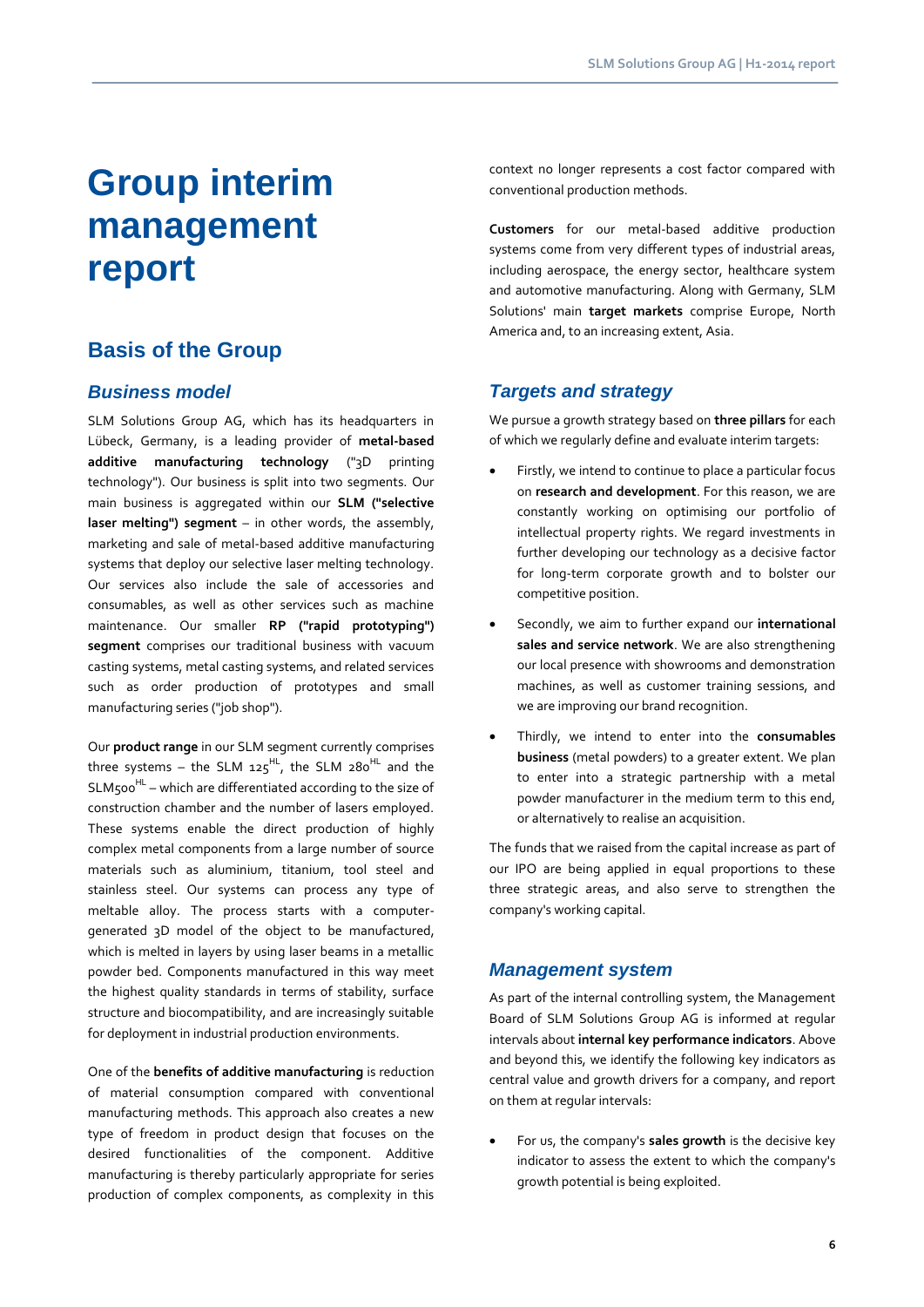- For us, as a young growth company, earnings before interest, tax, depreciation and amortisation adjusted for the one-off expenses primarily in the context of the IPO (**adjusted EBITDA**) provides the best indicator of profitability. In addition, this key indicator strips out national particularities relating to tax legislation and our selected financing structure, making it easier to compare our company with the international peer group.
- Moreover, two aspects need to be taken into account when assessing our quarterly revenue and earnings figures: Firstly, shipments can be delayed beyond the quarterly reporting date – frequently by customer request – which is why the **new order intake** that we report is a more suitable indicator than the number of machines sold or the revenue realised. Secondly, our business is subject to seasonal fluctuations that are typical of our sector: A significant proportion of our new order intake is generally achieved during the fourth quarter of the year, while the first quarter is traditionally the weakest quarter of the year.

## *Research and development*

Research and development forms a significant component of the business success of SLM Solutions. The company has a portfolio of intellectual ownership rights, including patents for selective laser melting technology and the hull-core imaging process. As a pioneer of the groundbreaking technology of selective laser melting, we benefit from cooperation ventures with universities and research institutions, some of which are supported by public-sector funds. Our investments in research and development will concentrate on the areas of process improvement, materials research, the resilience and reliability of our selective laser melting systems, further improvements to build rates, and software development. Our research and development department currently comprises 18 people. A total of 28 projects are being worked on, including 12 new technologies and 16 new products. In addition, 9 further projects are in the project pipeline.

## **Economic report**

#### *Macroeconomic situation in target markets*

The leading German economic research institutions continue to expect the **world economy** to report robust growth over the full course of 2014, primarily driven by advanced economies. The UK and Japan will be among others drivers of this growth (source: Joint Economic Forecast Group; Joint Economic Forecast Spring 2014). The pace of global economic growth is expected to increase during the second half of 2014 (source: ifo Institute, economic forecast of June 26). The **Eurozone** economy has been on an uptrend since mid-2013, mainly driven by the economic locomotive of **Germany**: Although German gross domestic product (GDP) in the second quarter 2014 was down by 0.2 percent compared to the previous quarter it was up by 0.8 percent year-on-year (source: German Federal Statistical Office of August 14, 2014).

In July 2014, the International Monetary Fund reviewed its forecasts for the full 2014 year, and now anticipates slightly lower global GDP growth of 3.4% year-on-year. For the USA, the forecast was downgraded sharply to 1.7%, amounts to 1.1% for the Eurozone, and for Germany it was improved to 1.9% (source: IMF World Economic Outlook, July 2014).

#### *Market for metal-based 3D printing*

SLM solutions operates in a very attractive growth niche of the global market for additive manufacturing processes ("3D printing"). Experts at Wohlers Associates forecast considerable growth for the overall market for 3D printing in their latest 2014 sector report. They estimate that the global market volume will increase from USD 3 billion in 2013 to USD 12.5 billion in 2018, and above USD 21 billion by 2020 (source: Wohlers Associates, Annual Worldwide Progress Report, July 2014). Although the share of metalbased printing processes was still relatively small at 9 percent in 2012, we identify particularly attractive growth opportunities in this context (source: CODEX Partners, Metal 3D printing market survey, February 2014).

The selective laser melting that SLM Solutions applies ranks among the so-called "powder bed fusion" processes that offer greater precision, surface quality and design freedom compared with other 3D printing processes, according to strategy consultants Roland Berger (source: Roland Berger, Additive Manufacturing – a game changer for the manufacturing industry?, November 2013). SLM Solutions is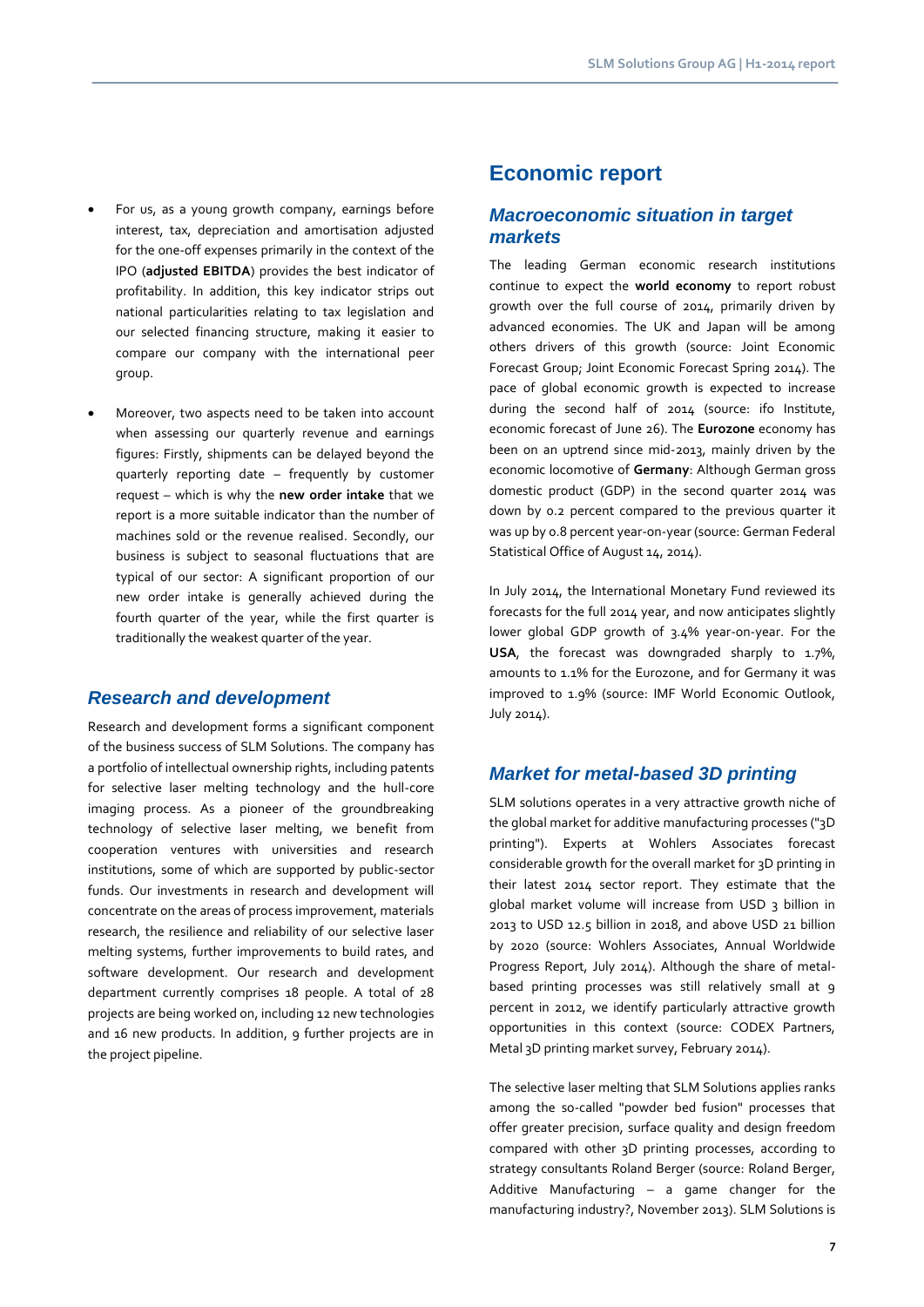of the opinion that the market for metal-based 3D printing is at a turning point, as a growing number of internationally operating industrial companies are transitioning to utilising selective laser melting and other additive manufacturing technologies not only for prototype production, but increasingly also for the direct manufacturing of components.

#### *Business development*

We achieved decisive progress in the implementation of our growth strategy during the first half of 2014: At our site in Novi, Michigan (USA), we expanded our team to include two technical staff members and one commercial employee. SLM Solutions Singapore Pte. Ltd. was founded at our Singapore site. This new subsidiary bolsters our company's sales activities in Asia, opening up new markets for us. We also concluded a collaboration agreement with Nanyang Technical University (NTU) which the Economic Development Board of the citystate is supporting with USD 5 million. We hired three sales staff in this context, and also have an efficient platform for further-reaching fundamental research in the materials area, and for further development of our systems technology.

During the first half of 2014, SLM Solutions was represented at numerous conferences and specialist trade fairs – including in Lübeck, Berlin, Düsseldorf, Ankara, Detroit and Tucson (Arizona). We utilise these opportunities to enter into intensive dialogue with sector representatives, customers and interested parties. At the METAV trade fair in Düsseldorf in March this year, which was held under the motto of "smart solutions – more efficiency", SLM Solutions for the first-time presented the full additive manufacturing process chain at its stand – ranging from data preparation to the laser melting process, and through to powder recycling and reprocessing. Over an area covering 36,000 m², almost 700 presenters from 26 countries were visited by 41,000 visitors from 70 countries. As a consequence, this trade fair represented a surprise success for us as we were presenting there for the first time. A further highlight was the Conference on Additive Manufacturing with Powder Metallurgy (AMPM), which was held in May in Orlando, Florida: here, too, SLM Solutions presented innovative solutions for additive manufacturing.

#### *Results of operations*

The figure stated in the text below can include rounding differences.

The results of operations of SLM Solutions Group AG was characterised by revenue growth and a decidedly positive orderbook position during the first half of 2014. **Revenue** of TEUR 10,830 was 26.5% higher than in the first of 2013 (H1 previous year: TEUR 8,558). Most of the revenue was generated in the company's core segment, the SLM segment (SLM = Selective Laser Melting). In the RP segment (RP = Rapid Prototyping), revenue fell, as planned.

SLM Solutions' order book position registered a positive trend during the first six months of 2014: **New order intake** was doubled year-on-year from 10 to 20 machines. These orders include two orders for the SLM500<sup>HL</sup> flagship product, currently the most productive laser melting system on the market. This shift towards high-value systems boosts the total value of the machines that have been ordered, an important driver of corporate sales revenues. **Total output** – the sum of sales revenue, inventory changes and other own work capitalised – grew to TEUR 13,504 (H1 previous year: TEUR 8,924). This growth is primarily due to strong new order intake and a related increase in the stocks of finished goods and work in progress of TEUR 2,069 (H1 previous year: TEUR 269).

Given higher business volumes, the **cost of materials** rose to TEUR 7,784 (H1 previous year: TEUR 4,796), with the cost of materials ratio (expressed as a percentage of a total output) increasing by 3.9 percentage points to 57.6% (H1 previous year: 53.7%).

A large proportion of the **one-off costs of the IPO** on May 9, 2014 have already been reimbursed to the company by the old shareholders. Of the total costs of TEUR 12,261, TEUR 3,811 was also offset directly with additional paid-in capital pursuant to IAS 32 (please also see note 5 to the consolidated financial statements). They had no impact on profit or loss as a consequence. The extraordinary items expensed during the period under review in connection with the IPO amounted to TEUR 8,450, and are composed as follows:

 **One-off expenses** for the IPO (preliminary, auditing and consulting costs, as well as bank fees and insurance charges) of TEUR 2,800 and Invester Relations costs of TEUR 43 were reported among **other operating expenses**, which totalled TEUR 5,620 (H1 previous year: TEUR 1,924). The previous shareholders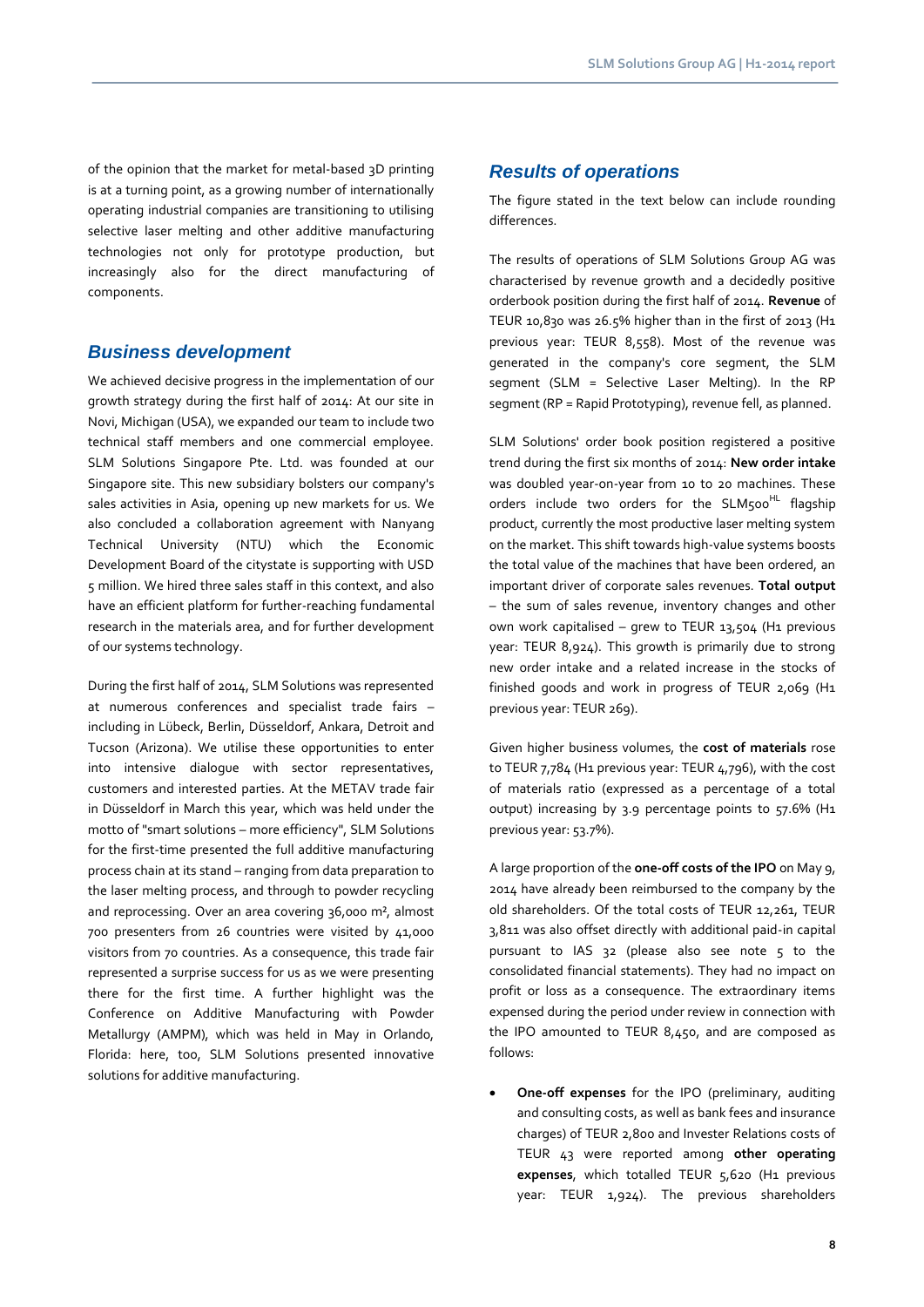committed themselves to proportionally reimburse expenses for the IPO, as not only new shares from a capital increase were placed, but also old shareholders' existing shares. The reimbursement amounted to TEUR 1,812 during the first half of 2014. As it was charged only shortly before June 30, 2014, the claim was reported on the balance sheet as an other current asset.

 One-off expenses for the "IPO bonus" of TEUR 5,650 were reported in accordance with IFRS within personnel expenses, although these had already been fully reimbursed to SLM Solutions by the old shareholders. Personnel expenses consequently registered a marked increase in the period under review to TEUR 9,065 (H1 previous year: TEUR 2,137). The expenses for the IPO bonus were nevertheless fully reimbursed by the old shareholders, thereby resulting in no net charge for SLM Solutions. This reimbursement is reported as an additional payment without affecting profit and loss directly to equity capital (please refer to the statement of changes in equity on page 21). When adjusted for the IPO bonus, personnel expenses amount to TEUR 3,415, with the personnel expense ratio (expressed as a percentage of total output) of 25.3 % being thereby ahead of the previous year's level (H1 previous year: 23.9 %). It should be taken into account that this also reflects an increase in the **number of employees** as reported as of the balance sheet date to 106 (June 30, 2013: 74).

The one-off IPO bonus is attributable to all members of the Management Board of SLM Solutions Group AG and all staff of the SLM Group who started work at the company before January 1, 2013. All of these staff now hold shares in the company. With the IPO bonus, the company is recognising the services of these individuals in the past and in connection with the IPO on May 9, 2014. The beneficiaries' individual bonus entitlements are calculated according to the respective activity and duration of company service. The level of the total bonus payments is calculated on the basis of the value of the existing shares at the time of the initial listing, among other factors.

With the successful conclusion of the IPO, SLM Group employees also participate in the so-called "**retention bonus**" program, a three-year bonus program geared to fostering employee loyalty to the company. Personnel expenses of TEUR 282 were reported for this program in the period under review. The retention bonus program is partly to be categorised as equity settled in the meaning of IFRS 2,

as a consequence of which TEUR 169 is carried directly to equity without affecting profit and loss.

When taking into account the aforementioned one-off expenses, **adjusted EBITDA** (earnings before interest, tax, depreciation and amortisation) stood at TEUR 98 (H1 previous year: TEUR 186). This corresponds to an adjusted EBITDA margin (expressed as a percentage of revenue) of 0.9% (H1 previous year: 2.2%). Unadjusted EBITDA amounted to TEUR -8,677 (H1 previous year: TEUR 186, see also consolidated income statement on page 13). When examining the earnings figures, too, it should be noted that quarterly reporting entails observation from a reporting date perspective, and that the business of SLM Solutions is subject to seasonal fluctuations.

**Depreciation and amortisation** amounted to TEUR 399 during the first half of 2014 (H1 previous year: TEUR 241), with **amortisation applied to intangible assets determined as part of purchase price allocation** (amortisation PPA related) in connection with the acquisition of SLM Solutions GmbH in the previous year amounted to TEUR 641 (H1 previous year: TEUR 765), and consequently below the previous year's level.

As a consequence, the **operating result (EBIT) adjusted** for IPO expenses and PPA-related amortisation stood at TEUR - 301 (H1 previous year: TEUR 110), with the EBIT margin (expressed as a percentage of sales revenue) equivalent to - 2.8% (H1 previous year: 1.3%). On an unadjusted basis, EBIT amounted to TEUR -9,717 (H1 previous year: TEUR -821). Interest expenses amounted to TEUR 241 (H1 previous year: TEUR 145), consequently remaining at low level.

**Tax income** of TEUR 2,714 was significantly above the level in the same period of the previous year (TEUR 157). This increase is predominately attributable to capitalised tax loss carryforwards. In consequence, the **net result for the period** amounted to TEUR -7,244 (H1 previous year: TEUR - 829), equivalent to EUR -0.40 of basic **earnings per share** on the basis of 17,980,867 shares.

#### *Financial position*

**Cash flow from operating activities** amounted to TEUR -13,300 during the first half of 2014 (H1 previous year: TEUR -1,187). This change arises from a lower level of net result in the period, which included the reporting through profit or loss of IPO expenses, and a marked increase in funds tied up in working capital due to the good order book situation. In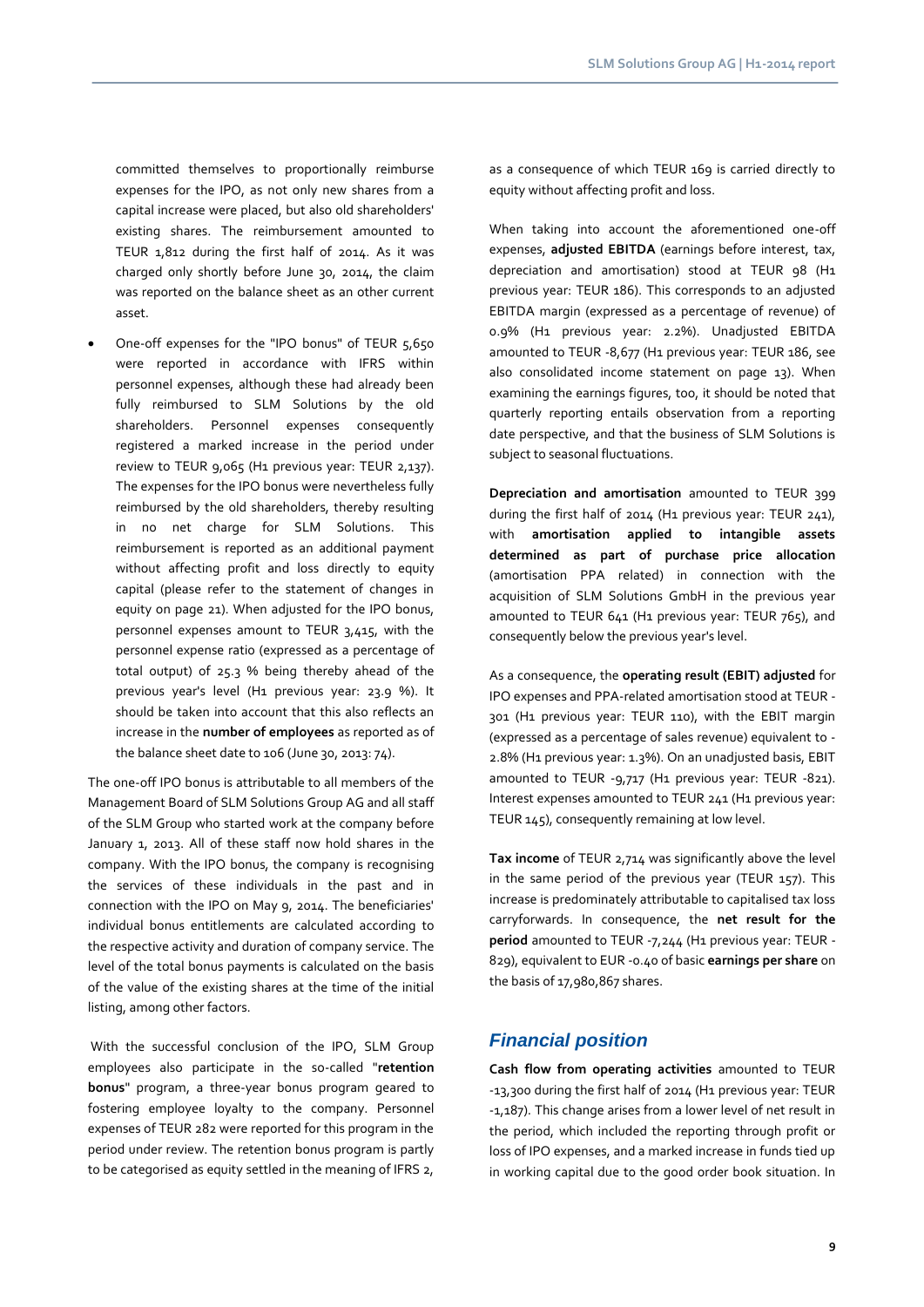particular, inventories and trade receivables registered a sharp increase compared with December 31.

**Cash flow from investing activities** of TEUR -1,232 was significantly lower than in the first half of 2013 (TEUR -8,607). The previous year's figure was considerably affected by TEUR 8,000 of payments connected with the takeover of SLM Solutions GmbH. Investments during the current period under review were primarily attributable to the development of new application-oriented technologies, some of which were reported among work performed by the company and capitalised.

**Cash flow from financing activities** amounted to TEUR 77,652 during the first half of 2014 (H1 previous year: TEUR 10,170), and was considerably impacted by the cash proceeds from the IPO (TEUR 72,024), and the cost reimbursement obligation on the part of the old shareholders. In this context, the gross cash proceeds from the capital increase as part of the IPO of TEUR 75,000 were offset with the transaction costs of TEUR 2,976 which were already paid as of June 30, 2014 and which are reported directly in equity. The cash proceeds from the capital increase amounted to TEUR 5,650.

As a consequence, the **cash and cash equivalents position** at the end of the period under review (minus time deposits with financial institutions with a maturity of over three months and current account liabilities) reported a marked increase compared with December 31, 2013 to TEUR 65,492 (December 31, 2013: TEUR 2,372).

#### *Net assets*

Given the successful IPO and the continued corporate growth, the **total assets** of SLM Solutions grew significantly to TEUR 107,808 as of June 30 (December 31, 2013: TEUR 35,595).

In this context, **non-current assets** of TEUR 20,945 as of the balance sheet date were at a similar level to the end of the previous fiscal year (December 31, 2013: TEUR 21,026). The most significant non-current assets item, intangible assets, amounted to TEUR 18,141 as of June 30 (December 31, 2013: TEUR 18,971).

**Current assets** multiplied to TEUR 86,863 as of the balance sheet date (December 31, 2013: TEUR 14,569), which is particularly attributable to the strong growth in liquid assets as a consequence of the IPO. Inventories and trade receivables also grew due to the good order book position. Inventories amounted to TEUR 9,710 (December 31, 2013: TEUR 5,928), and trade receivables amounted to TEUR 8,487 (December 31, 2013: TEUR 5,803). Between December 31, 2013 and June 30, 2014, current assets' share of total assets grew from 41% to 81%.

Given the capital increase as part of the IPO, the company's **share capital** stood at TEUR 95,474 as of June 30, 2014 (December 31, 2013: TEUR 14,693). The equity ratio consequently registered a marked increase to around 89% (December 31, 2013: 41%). The bolstering of equity was chiefly due to the payment received from the IPO capital increase of TEUR 72,366, most of which was transferred to additional paid-in capital.

**Non-current liabilities** reduced to TEUR 4,439 as of June 30, 2014 (December 31, 2013: TEUR 16,196), primarily reflecting the sharp drop in financial liabilities to TEUR 38 (December 31, 2013: TEUR 7,968). The deferred tax assets are mainly connected with the recognition of the laser technology as part of the PPA, and amounted to TEUR 1,173 (December 31, 2013: TEUR 5,167). The decrease in deffered tax liabilities results from the offsetting with deferred tax assets from tax loss carryforwards. **Current liabilities** stood at TEUR 7,895 (December 31, 2013: TEUR 4,707), with trade payables amounting to TEUR 3,481 (December 31, 2013: TEUR 1,964). Expressed in terms of total assets (or total equity liabilities), current liabilities accounted for a 7% share as of June 30, 2014 (December 31, 2013: 13%).

## **Events after the balance sheet date**

As of September 1, 2014, SLM will have its own sales branch in the strategically important location of Singapore. This branch, which is located in Singapore's German Centre, was opened on September 1, 2014, and allows SLM Solutions to considerably expand its business in Asia. Along with sales, the company is focusing on establishing the sales and dealer network in neighbouring countries. Secondly, in May 2014 SLM Solutions assigned a corporation agreement worth EUR 3 million with Singapore's Nanyang Technical University (NTU).

With an entry in the commercial register on July 30, 2014, SLM Solutions Group AG expanded its Management Board to include industry expert Henner Schöneborn. To date, Mr. Schöneborn has held the position of Executive Vice President within the company. On the new three-man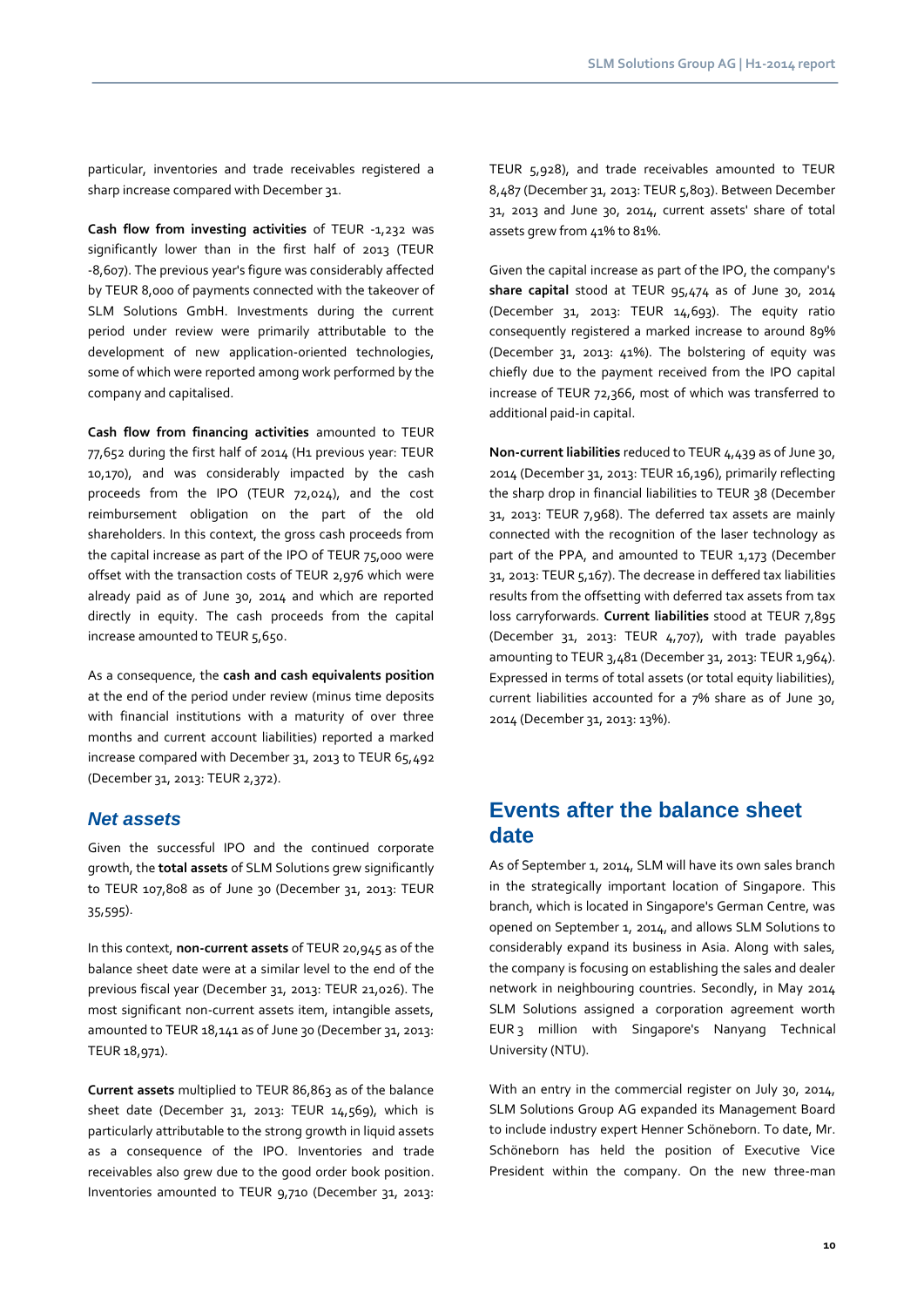Management Board of SLM Solutions, he is responsible for the "Corporate Development and Innovation" area.

## **Opportunities and risks**

Due to the IPO of SLM Solutions Group AG, risk reporting does not yet occur at the targeted intervals and in the targeted detail. Structures that have been in place to date ensure that opportunities and risks of relevance to business operations are identified at the right time. At present, SLM Solutions Group AG is not aware of any going concern risks.

Please refer to the remarks contained in the securities listing prospectus for the company dated April 25, 2014 for a detailed presentation of specific risks to which the company can be exposed. This is available on the company's website at [www.slm-solutions.com](http://www.slm-solutions.com/) within the Investor Relations area. No significant changes have occurred to the opportunities and risks compared with these presentations.

## **Outlook**

On a current basis, the Management Board of SLM Solutions continues to assume significant revenue growth and a solid adjusted EBITDA margin in the 2014 fiscal year. New order intake, the most important indicator of the company's operating growth, should amount to between 40 and 50 machines given the trend during the year to date.

Compared with the 28 machines that SLM Solutions sold in 2013, the current sales pipeline reflects higher demand for the company's products. In addition, SLM Solutions recorded a new order intake of 20 machines during the first six months of 2014 – reflecting a doubling compared with the 10 machines during the same period of the previous year.

As of August 22 to 2014, new order intake stood at 27 machines – compared with 12 machines during the prioryear comparable period. This includes 2 orders for the SLM  $500^{HL}$ , as a result of which the product mix, and with it the total value of machines ordered, is developing in a very beneficial manner. This trend is already reflected in higher total output during the first six months of 2014.

As SLM Solutions is continuously boosting its productivity and efficiency, the Management Board also anticipates a solid adjusted EBITDA in the 2014 fiscal year. Adjustments comprise mainly one-off costs for the IPO as well as the IPO bonus that affect the result for the 2014 fiscal year onetime.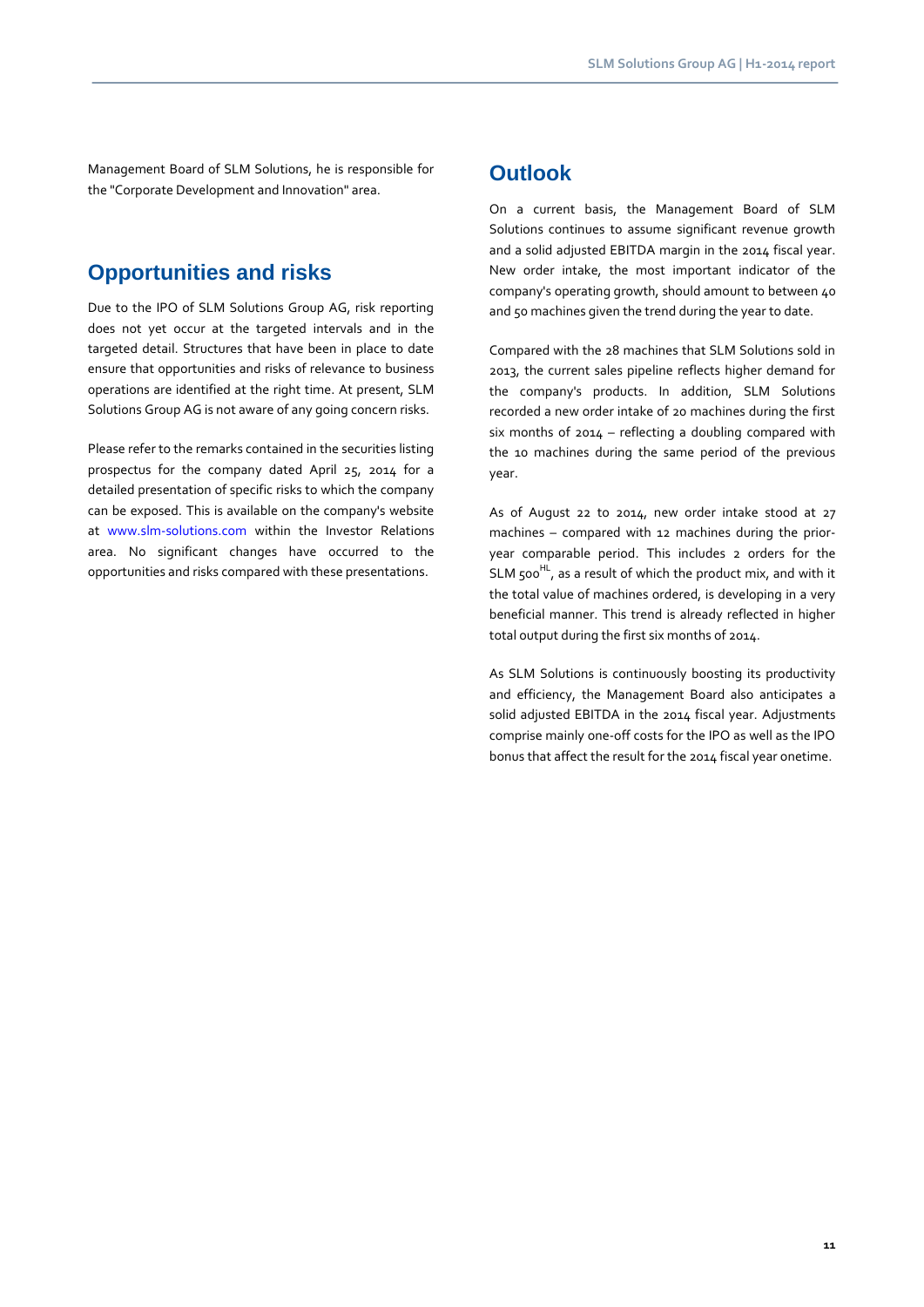## **Consolidated interim financial statements (IFRS) for the period from January 1, 2014 to June 30, 2014**

### *Contents*

|                     | Consolidated income statement (January 1 - June 30, 2014)                                                                              | 13       |
|---------------------|----------------------------------------------------------------------------------------------------------------------------------------|----------|
|                     | Consolidated income statement (April 1 - June 30, 2014)                                                                                | 14       |
|                     | Consolidated statement of comprehensive income (January 1 - June 30, 2014)                                                             | 15       |
|                     | Consolidated statement of comprehensive income (April 1 - June 30, 2014)                                                               | 16       |
|                     | Consolidated statement of financial position                                                                                           | 17       |
|                     | Consolidated statement of cash flows                                                                                                   | 19       |
|                     | Consolidated statement of changes in equity                                                                                            | 21       |
|                     | Notes to the consolidated financial statements (IFRS)<br>for the period from January 1, 2014 to June 30, 2014                          | 22       |
| Note <sub>1</sub> ) | General information                                                                                                                    | 22       |
| Note 2              | Accounting principles                                                                                                                  | 22       |
| Note $3)$           | Scope of consolidation                                                                                                                 | 23       |
| Note $4)$           | Seasonal effects on business activities                                                                                                | 23       |
| Note $5$ )          | Effects of the successfully concluded IPO on the net assets, financial position and results of<br>operations of SLM Solutions Group AG |          |
| Note 6)             | Segment reporting                                                                                                                      | 24       |
| Note 7)             | Non-current assets                                                                                                                     | 25<br>26 |
| Note 8)             | Liquidity and financial liabilities                                                                                                    | 26       |
| Note 9)             | Equity                                                                                                                                 | 28       |
| Note 10)            | Significant business transactions with related parties                                                                                 | 29       |
| Note 11)            | Other financial obligations and contingent claims                                                                                      | 30       |
| Note $12)$          | Events after the balance sheet date                                                                                                    | 30       |
| Note $13)$          | Other disclosures                                                                                                                      | 31       |
| Review report       |                                                                                                                                        | 32       |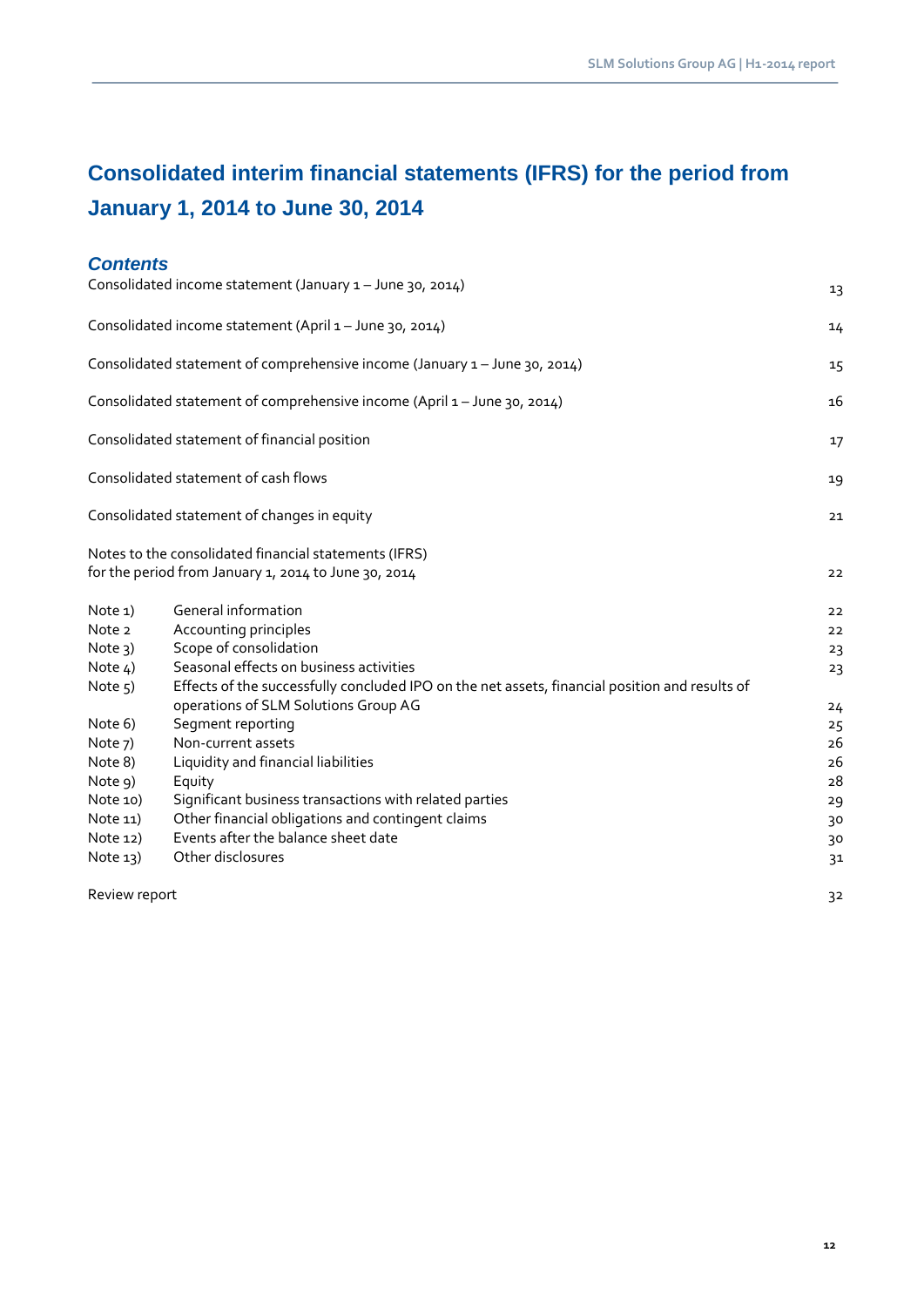## **Consolidated income statement (January 1 – June 30, 2014)**

|                                                           | Jan. $1-$ | Jan. $1-$ | Jan. 1 -  |
|-----------------------------------------------------------|-----------|-----------|-----------|
|                                                           | June 30,  | June 30,  | Dec. 31,  |
| (in TEUR)                                                 | 2014      | 2013      | 2013      |
| Revenue                                                   | 10,830    | 8,558     | 21,575    |
| Increase in inventories                                   |           |           |           |
| of finished goods and work in progress                    | 2,069     | 269       | 615       |
| Other work performed by the company and capitalized       | 606       | 97        | 162       |
| <b>Total output</b>                                       | 13,504    | 8,924     | 22,352    |
| Cost of materials                                         | $-7,784$  | $-4,796$  | $-11,438$ |
| Gross profit                                              | 5,721     | 4,128     | 10,914    |
| Personnel costs                                           | $-9,065$  | $-2,137$  | $-4,705$  |
| Other operating income                                    | 287       | 119       | 439       |
| Other operating expenses                                  | $-5,620$  | $-1,924$  | $-4,553$  |
| <b>EBITDA</b>                                             | $-8,677$  | 186       | 2,095     |
| Depreciation and amortisation expense                     | $-399$    | $-241$    | $-585$    |
| Amortisation PPA related                                  | $-641$    | -765      | $-1,531$  |
| <b>Operating result (EBIT)</b>                            | $-9,717$  | -821      | $-21$     |
| Interest and similar expenses                             | $-241$    | $-145$    | $-588$    |
| Other expenses                                            | $\circ$   | $-21$     | 0         |
| Earnings before income taxes (EBT)                        | $-9,958$  | $-987$    | -609      |
| Income taxes                                              | 2,714     | 157       | 179       |
| Net result                                                | $-7,244$  | -829      | -430      |
| Attributable to:                                          |           |           |           |
| Controlling interests                                     | $-7,244$  | $-829$    | -430      |
| Non-controlling interests                                 | $\circ$   | o         | 0         |
| Net result attributable to<br>parent company shareholders | $-7,244$  | $-829$    | -430      |
| Number of shares (in millions)                            | 18.0      | n.a.      | n.a.      |
| Basic earnings per share (in EUR*)                        | $-0.40$   | $-0.05$   | $-0.02$   |
| Diluted earnings per share (in EUR)                       | $-0.40$   | $-0.05$   | $-0.02$   |

\* Calculated with 17,980,867 shares in each case for purposes of comparison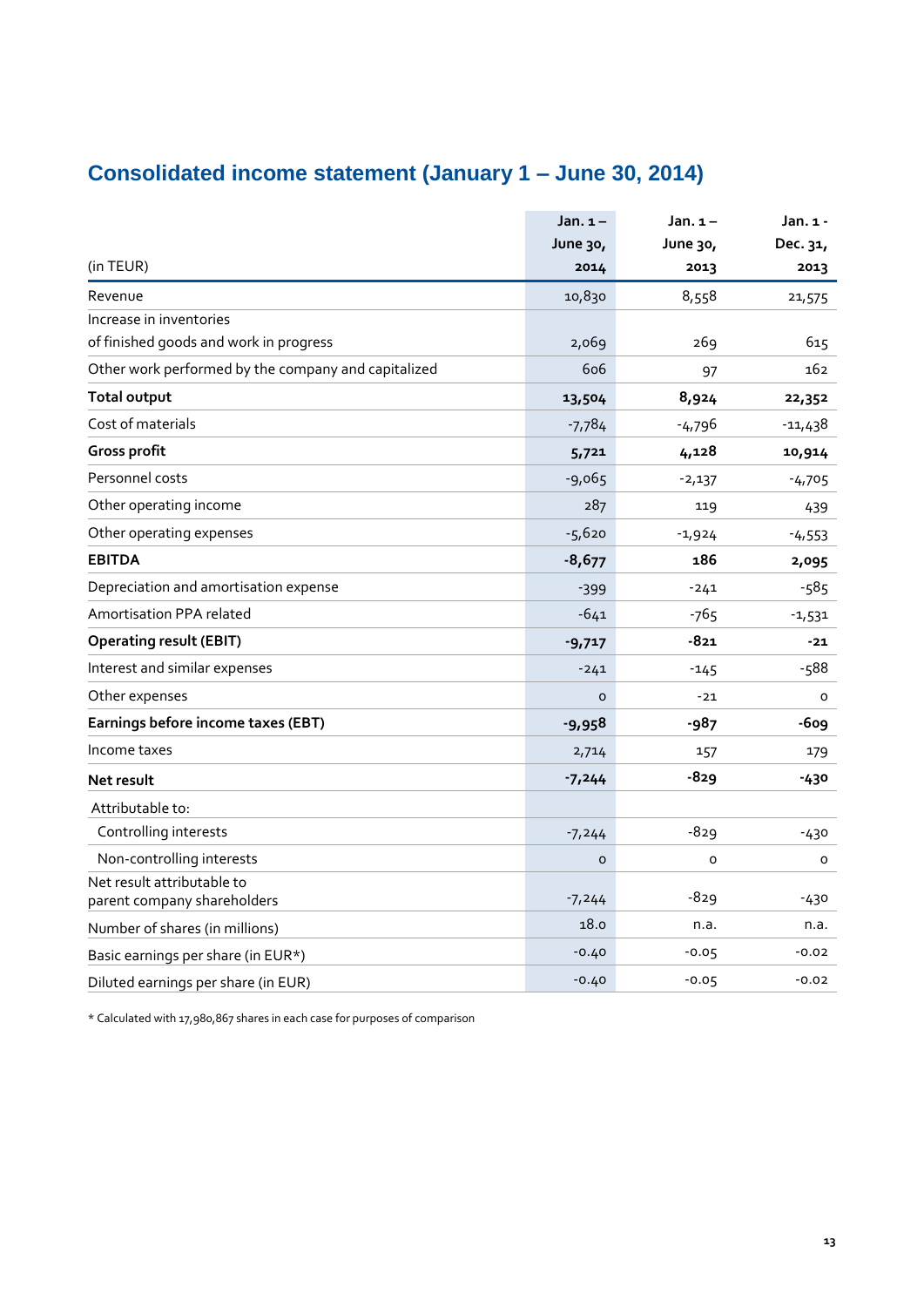|                                                           | Apr. $1 -$ | Apr. $1 -$ | Jan. 1 -  |
|-----------------------------------------------------------|------------|------------|-----------|
|                                                           | June 30,   | June 30,   | Dec. 31,  |
| (in TEUR)                                                 | 2014       | 2013       | 2013      |
| Revenue                                                   | 7,141      | 4,689      | 21,575    |
| Increase in inventories                                   |            |            |           |
| of finished goods and work in progress                    | 651        | 139        | 615       |
| Other work performed by the company and capitalized       | 186        | 30         | 162       |
| <b>Total output</b>                                       | 7,977      | 4,858      | 22,352    |
| Cost of materials                                         | $-4,780$   | $-2,494$   | $-11,438$ |
| Gross profit                                              | 3,198      | 2,364      | 10,914    |
| Personnel costs                                           | $-7,696$   | $-1,079$   | $-4,705$  |
| Other operating income                                    | 191        | 67         | 439       |
| Other operating expenses                                  | $-3,266$   | $-1,069$   | $-4,553$  |
| <b>EBITDA</b>                                             | $-7,573$   | 283        | 2,095     |
| Depreciation and amortisation expense                     | $-213$     | $-130$     | $-585$    |
| Amortisation PPA related                                  | $-321$     | -436       | $-1,531$  |
| <b>Operating result (EBIT)</b>                            | $-8,107$   | $-284$     | $-21$     |
| Interest and similar expenses                             | $-78$      | $-58$      | $-588$    |
| Other expenses                                            | $\circ$    | $-21$      | O         |
| Earnings before income taxes (EBT)                        | $-8,185$   | -363       | -609      |
| Income taxes                                              | 2,342      | 46         | 179       |
| Net result                                                | $-5,843$   | -316       | $-430$    |
| Attributable to:                                          |            |            |           |
| Controlling interests                                     | $-5,843$   | -316       | $-430$    |
| Non-controlling interests                                 | $\circ$    | $\circ$    | 0         |
| Net result attributable to<br>parent company shareholders | $-5,843$   | $-316$     | $-430$    |

## **Consolidated income statement (April 1 – June 30, 2014)**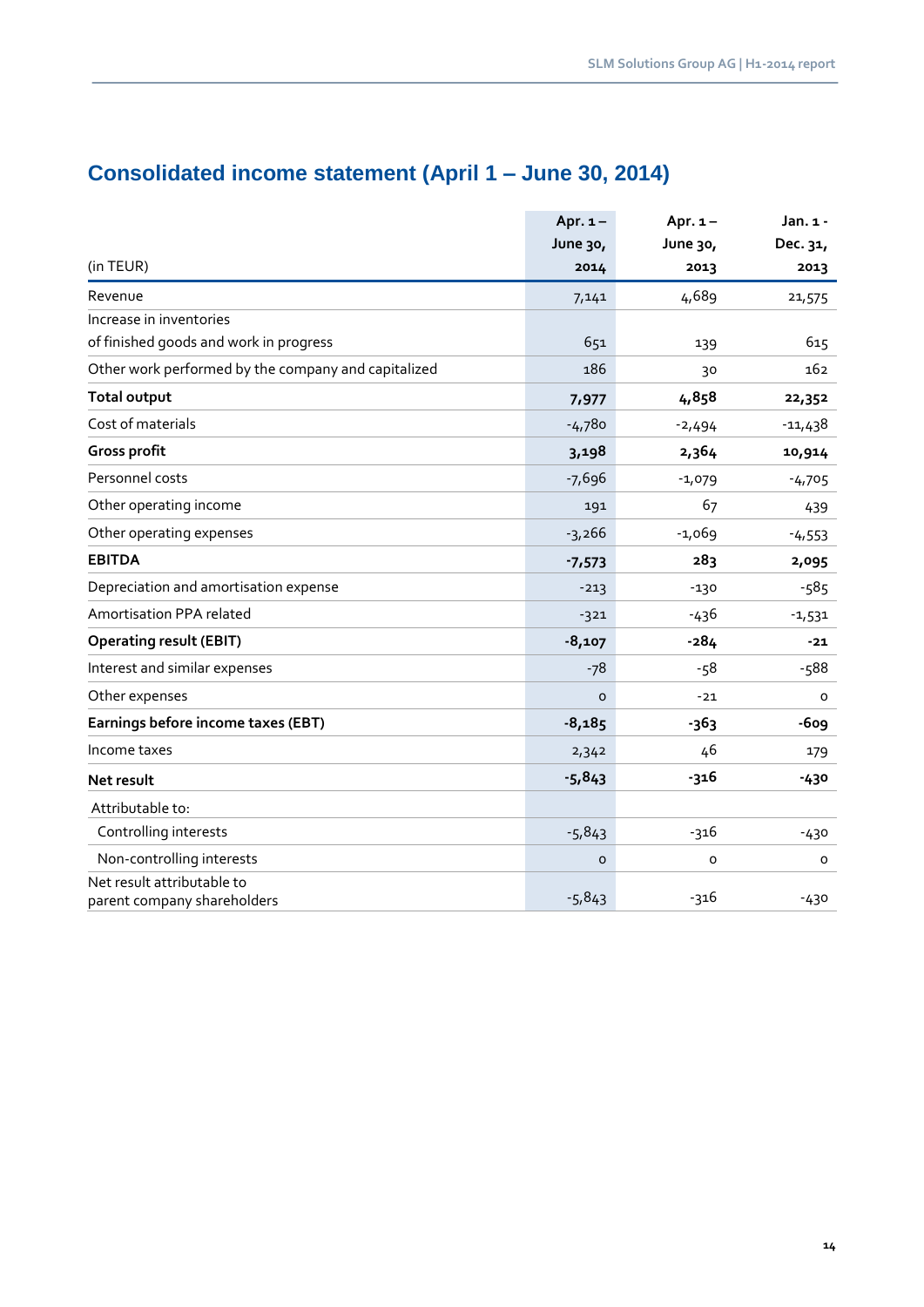## **Consolidated statement of comprehensive income (January 1 – June 30, 2014)**

|                                                 | Jan. $1-$    | Jan. $1-$    | Jan. 1 - |
|-------------------------------------------------|--------------|--------------|----------|
|                                                 | June 30      | June 30,     | Dec. 31, |
| (in TEUR)                                       | 2014         | 2013         | 2013     |
| Net result                                      | $-7,244$     | $-829$       | -430     |
|                                                 |              |              |          |
| Items not to be reclassified to profit or loss: |              |              |          |
| Actuarial gains and losses                      |              |              | 382      |
| Taxes on actuarial gains and losses             |              |              | -118     |
| Items to be reclassified to profit or loss:     |              |              |          |
| Exchange rate differences                       | $\mathbf{1}$ | $\circ$      | $-1$     |
| Other comprehensive income                      | 1            | $\mathbf{o}$ | 263      |
| Total comprehensive income                      | $-7,243$     | -829         | $-167$   |
| Attributable to                                 |              |              |          |
| Shareholders of SLM Solutions Group AG          | $-7,243$     | $-829$       | -167     |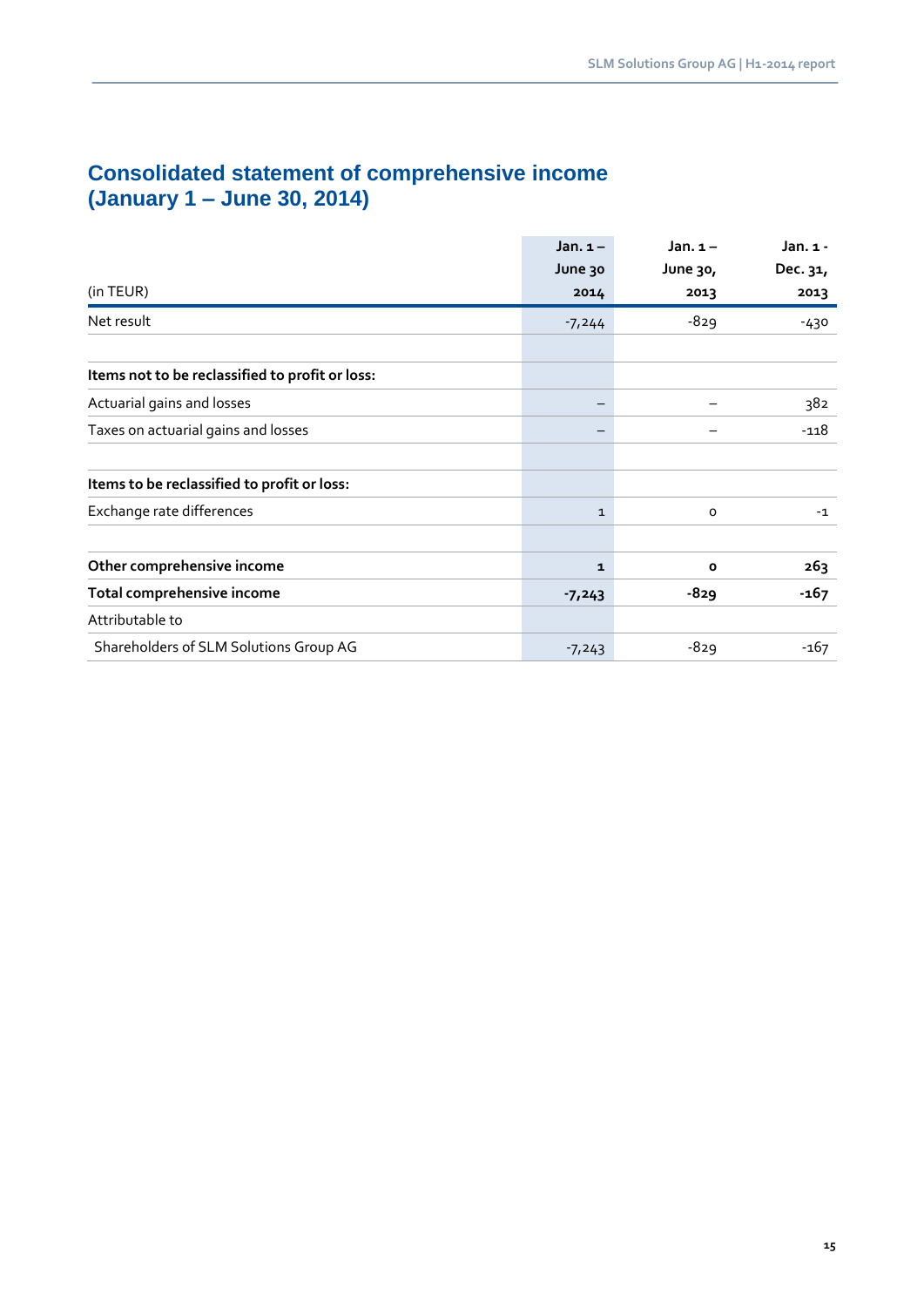|                                                 | Apr. $1 -$ | Apr. 1 - | 1. Jan. - |
|-------------------------------------------------|------------|----------|-----------|
|                                                 | June 30,   | June 30, | 31. Dec.  |
| (in TEUR)                                       | 2014       | 2013     | 2013      |
| Net result                                      | $-5,843$   | $-316$   | -430      |
|                                                 |            |          |           |
| Items not to be reclassified to profit or loss: |            |          |           |
| Actuarial gains and losses                      |            |          | 382       |
| Taxes on actuarial gains and losses             |            |          | $-118$    |
|                                                 |            |          |           |
| Items to be reclassified to profit or loss:     |            |          |           |
| Exchange rate differences                       | $-6$       | o        | $-1$      |
|                                                 |            |          |           |
| Other comprehensive income                      | $-6$       | $\circ$  | 263       |
| Total comprehensive income                      | $-5,849$   | -316     | $-167$    |
| Attributable to                                 |            |          |           |
| Shareholders of SLM Solutions Group AG          | $-5,849$   | -316     | $-167$    |

## **Consolidated statement of comprehensive income (April 1 – June 30, 2014)**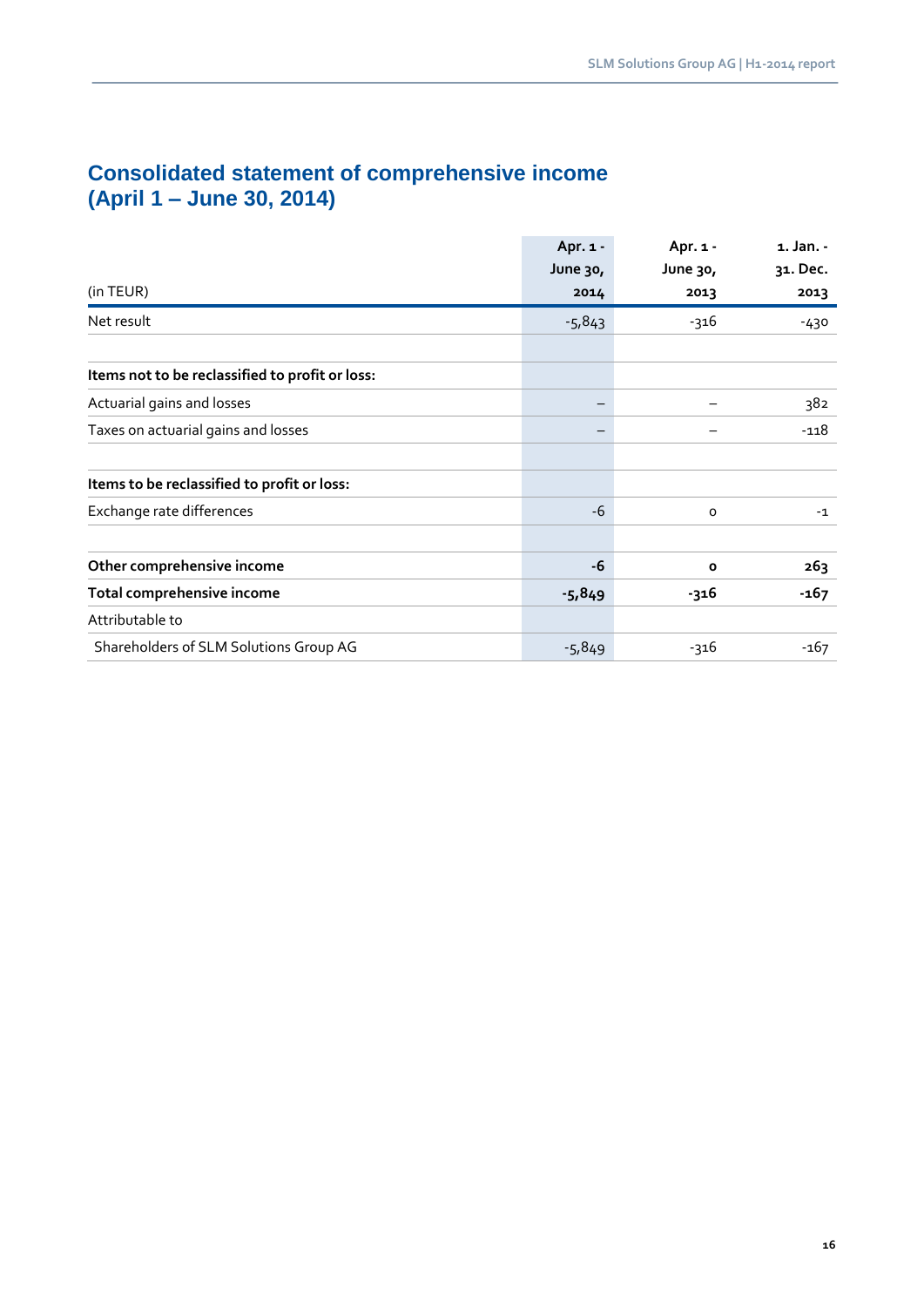## **Consolidated statement of financial position**

|                                 | June 30, | June 30, | Dec. 31 |
|---------------------------------|----------|----------|---------|
| (in TEUR)                       | 2014     | 2013     | 2013    |
|                                 |          |          |         |
| Assets                          |          |          |         |
| Cash and cash equivalents       | 65,537   | 694      | 2,404   |
| Trade receivables               | 8,487    | 3,630    | 5,803   |
| Inventories                     | 9,710    | 5,658    | 5,928   |
| Current income tax receivables  | o        | o        | 172     |
| Other assets                    | 3,130    | 375      | 262     |
| <b>Total current assets</b>     | 86,863   | 10,357   | 14,569  |
|                                 |          |          |         |
| Intangible assets               | 18,747   | 19,104   | 18,971  |
| Property, plant and equipment   | 2,194    | 1,613    | 2,051   |
| Other assets                    | 4        | 91       | 4       |
| <b>Total non-current assets</b> | 20,945   | 20,808   | 21,026  |
| <b>Total assets</b>             | 107,808  | 31,165   | 35,595  |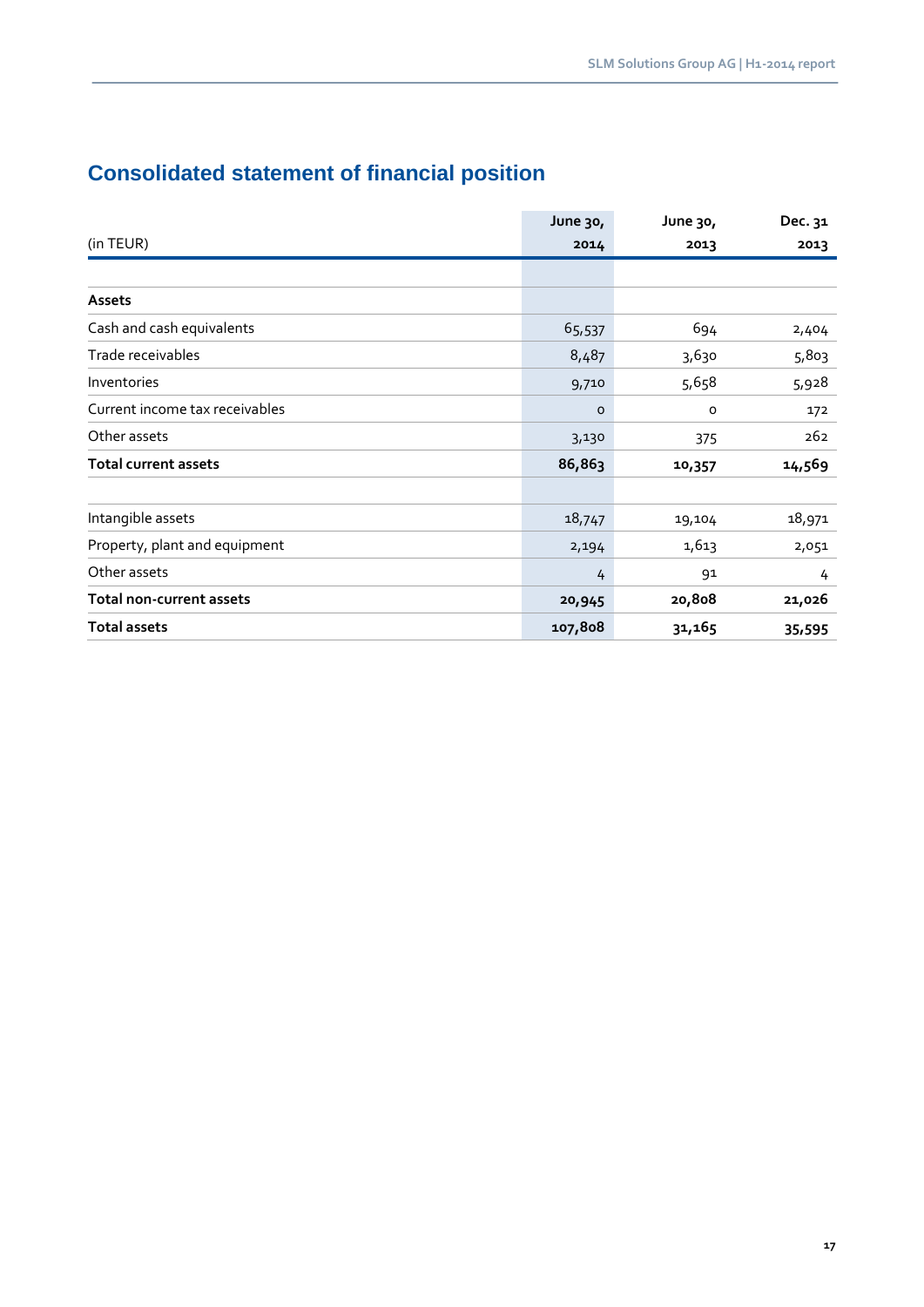|                                       | June 30, | June 30, | Dec. 31 |
|---------------------------------------|----------|----------|---------|
| (in TEUR)                             | 2014     | 2013     | 2013    |
|                                       |          |          |         |
| <b>Equity and liabilities</b>         |          |          |         |
| Trade payables                        | 3,481    | 1,973    | 1,965   |
| Other financial liabilities           | 69       | 100      | 56      |
| Provisions                            | 506      | 223      | 442     |
| Tax provisions                        |          | 14       |         |
| Other liabilities                     | 3,839    | 1,187    | 2, 243  |
| <b>Total current liabilities</b>      | 7,895    | 3,628    | 4,707   |
|                                       |          |          |         |
| <b>Financial liabilities</b>          | 38       | 5,029    | 7,968   |
| Pension plans and similar commitments | 3,176    | 3,375    | 3,061   |
| Deferred revenue                      |          | 3        |         |
| Deferred tax liabilities              | 1,173    | 5,107    | 5,167   |
| <b>Total non-current liabilities</b>  | 4,439    | 13,515   | 16,196  |
|                                       |          |          |         |
| Subscribed share capital              | 17,981   | 72       | 81      |
| Additional paid-in capital            | 85,210   | 15,085   | 15,085  |
| Retained earnings                     | 263      | $-1,135$ | $-472$  |
| Foreign currency translation          | $-1$     | 0        | $-1$    |
| Equity attributable to                |          |          |         |
| equity holders of the parent          | 95,474   | 14,022   | 14,693  |
| <b>Total equity</b>                   | 95,474   | 14,022   | 14,693  |
|                                       |          |          |         |
| <b>Total equity and liabilities</b>   | 107,808  | 31,165   | 35,595  |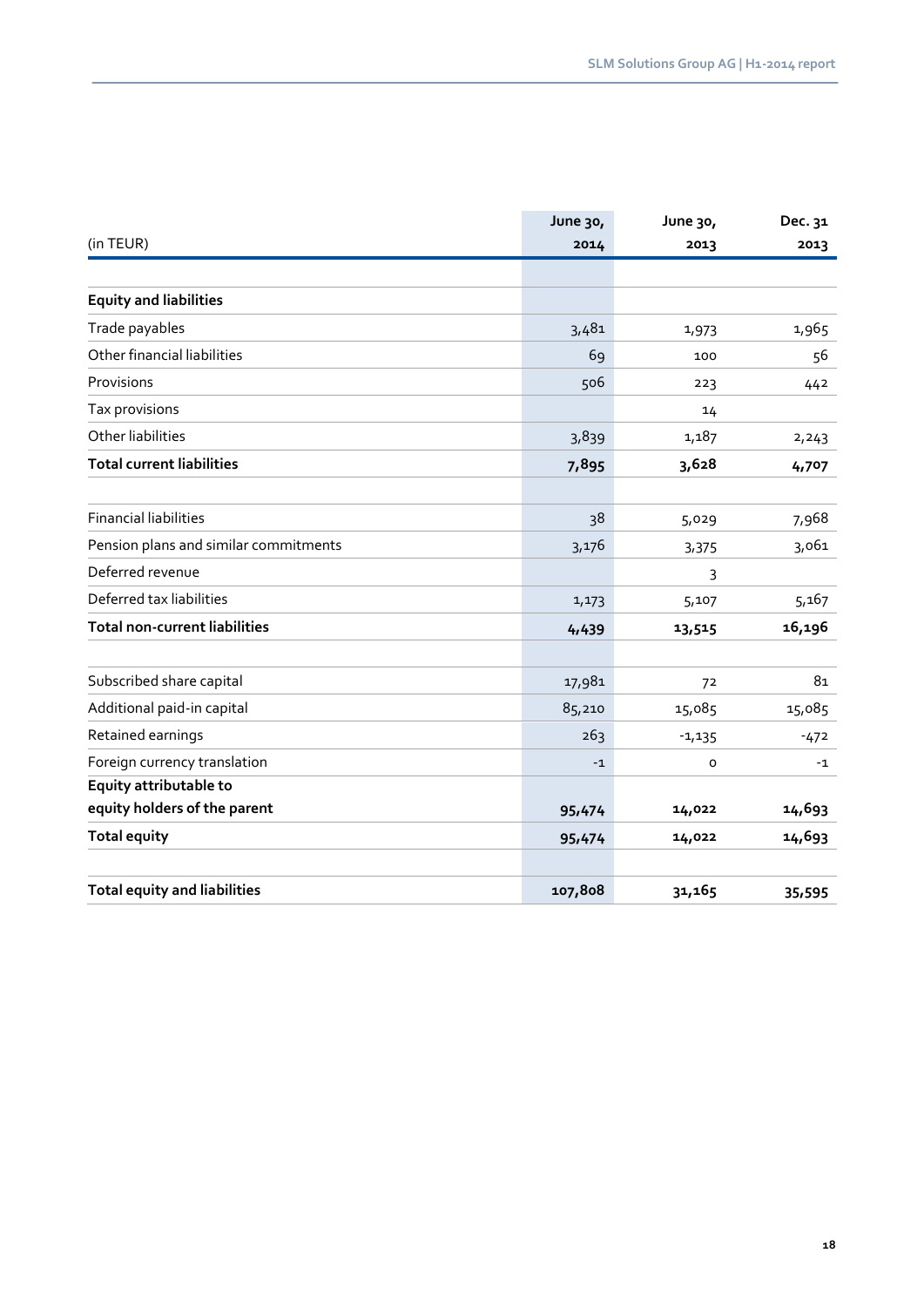## **Consolidated statement of cash flows**

|                                                             | June 30,  | June 30  | Dec. 31,  |
|-------------------------------------------------------------|-----------|----------|-----------|
| (in TEUR)                                                   | 2014      | 2013     | 2013      |
| Net result                                                  | $-7,244$  | $-829$   | $-430$    |
| Depreciation, amortisation and impairments                  | 1,040     | 1,006    | 2,116     |
| Interest expenses                                           | 241       | 144      | 588       |
| Net tax result                                              | $-2,714$  | $-157$   | -179      |
| (Income) losses from disposal of assets                     |           |          | -9        |
| Other non-cash income                                       | $-141$    | $-62$    |           |
| Non-cash expenses                                           | 442       |          |           |
| Change in assets and liabilities                            |           |          |           |
| Inventories                                                 | $-3,382$  | -801     | $-1,071$  |
| Trade receivables                                           | $-2,684$  | 1,013    | $-1,159$  |
| Pension liabilities                                         | 115       | 85       | 41        |
| Trade payables                                              | 1,517     | $-757$   | -766      |
| Provisions                                                  | 115       | 5        | 224       |
| Other assets and liabilities                                | $-667$    | $-220$   | 1,018     |
| Changes in income tax receivables, deferred tax assets and  |           |          |           |
| tax provisions                                              | 62        | $-614$   | $-828$    |
| Net cash provided by (used in)                              |           |          |           |
| operating activities                                        | $-13,300$ | $-1,187$ | $-455$    |
|                                                             |           |          |           |
| Payments relating to                                        |           |          |           |
| business combinations                                       |           |          |           |
| (less cash required)                                        |           | $-8,000$ | $-8,000$  |
| Purchases of property, plant and equipment                  |           |          |           |
| and intangible assets                                       | $-626$    | $-510$   | $-1,882$  |
| Payments for internally generated intangible assets         | $-606$    | $-97$    | $-162$    |
| Proceeds and (outgoing payments) from sales of investments, |           |          |           |
| intangible assets and property, plant and equipment         |           |          | 43        |
| Net cash provided by (used in)                              |           |          |           |
| investing activities                                        | $-1,232$  | $-8,607$ | $-10,001$ |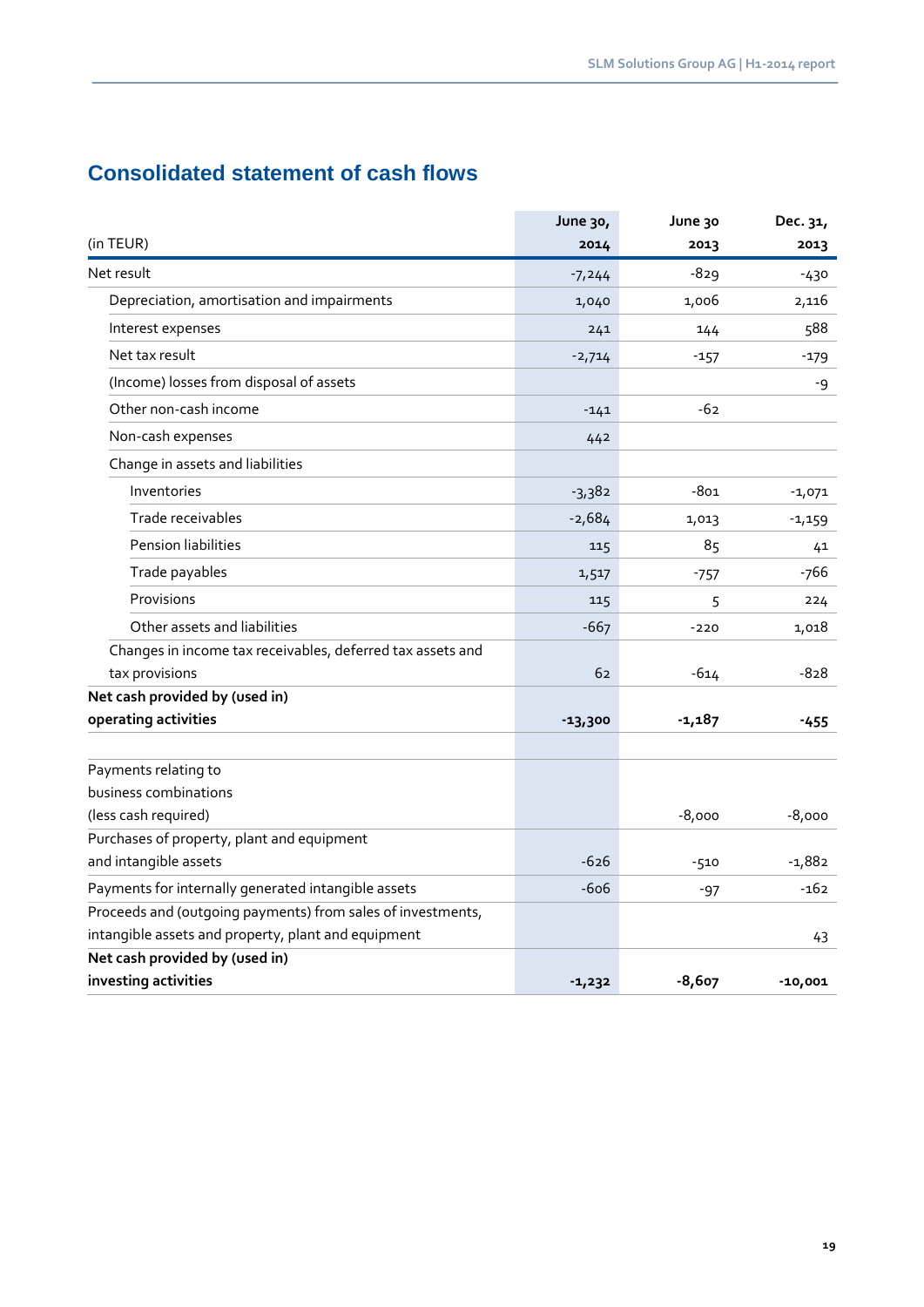| June 30, | June 30        | Dec. 31, |
|----------|----------------|----------|
| 2014     | 2013           | 2013     |
| 72,024   | 8,013          | 8,022    |
| 5,650    | o              | $\circ$  |
|          | 4,587          | 7,578    |
|          | $-2,369$       | $-2,837$ |
|          | -51            | $-139$   |
| $-22$    | $-10$          | -80      |
|          |                |          |
| 77,652   | 10,170         | 12,544   |
|          |                |          |
|          |                |          |
| 63,120   | 376            | 2,088    |
|          |                |          |
| $\circ$  | $\overline{2}$ | $\circ$  |
| 2,372    | 284            | 284      |
| 65,492   | 662            | 2,372    |
|          |                |          |

\* To reconcile cash and cash equivalents in the balance sheet see Note 9.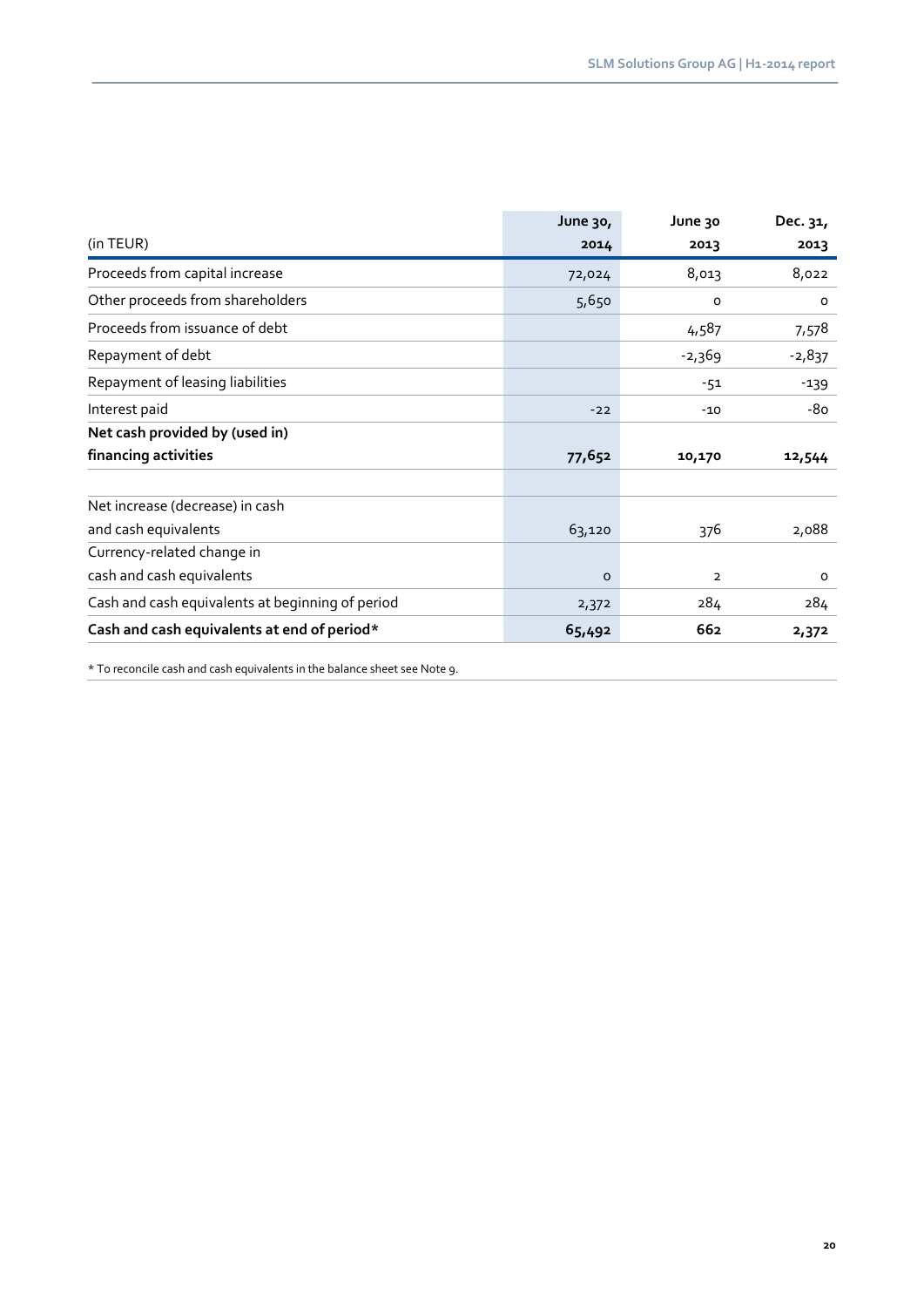|                     | Subscribed     | Additional |                          | Currency          |              | Non-                     |              |
|---------------------|----------------|------------|--------------------------|-------------------|--------------|--------------------------|--------------|
|                     | share          | paid-in    | Retained                 | translation       |              | controlling              | <b>Total</b> |
| (in TEUR)           | capital        | capital    | earnings                 | differences       | <b>Total</b> | interests                | equity       |
| As of               |                |            |                          |                   |              |                          |              |
| January 1, 2013     | 25             | 8,020      | -306                     | $\mathbf{o}$      | 7,739        | 7,109                    | 14,848       |
| Issuance of limited |                |            |                          |                   |              |                          |              |
| liability company   |                |            |                          |                   |              |                          |              |
| shares              | 13             |            |                          |                   | 13           |                          | 13           |
| Consolidated net    |                |            |                          |                   |              |                          |              |
| result              |                |            | $-829$                   | —                 | $-829$       |                          | $-829$       |
| Non-cash capital    |                |            |                          |                   |              |                          |              |
| contribution        | 34             | 7,065      | $\overline{\phantom{a}}$ | $\blacksquare$    | 7,099        | $-7,109$                 | $-10$        |
| As of               |                |            |                          |                   |              |                          |              |
| June 30, 2013       | 72             | 15,085     | $-1,135$                 | o                 | 14,022       | -                        | 14,022       |
| As of               |                |            |                          |                   |              |                          |              |
| January 1, 2014     | 8 <sub>1</sub> | 15,085     | $-472$                   | $-1$              | 14,693       | $\mathbf{o}$             | 14,693       |
| Non-cash capital    |                |            |                          |                   |              |                          |              |
| contribution        |                | 8,028      |                          |                   | 8,028        | -                        | 8,028        |
| Transfers           | 13,733         | $-13,733$  | $\blacksquare$           | $\blacksquare$    | $\mathbf{o}$ | $\overline{\phantom{0}}$ | $\mathbf{o}$ |
| Consolidated net    |                |            |                          |                   |              |                          |              |
| result              |                |            | $-7,243$                 | -                 | $-7,243$     | -                        | $-7,243$     |
| Capital increase    |                |            |                          |                   |              |                          |              |
| (IPO)               | 4,167          | 68,199     | $\blacksquare$           | $\blacksquare$    | 72,366       | $\overline{\phantom{0}}$ | 72,366       |
| Reimbursement of    |                |            |                          |                   |              |                          |              |
| shareholders        |                | 7,462      | $\blacksquare$           | $\qquad \qquad -$ | 7,461        | $\qquad \qquad -$        | 7,461        |
| Other               |                |            |                          |                   |              |                          |              |
| changes in equity   |                | 169        |                          |                   | 169          | $\overline{\phantom{0}}$ | 169          |
| As of               |                |            |                          |                   |              |                          |              |
| Jun. 30, 2014       | 17,981         | 85,210     | $-7,715$                 | $-1$              | 95,474       | $\overline{\phantom{0}}$ | 95,474       |

## **Consolidated statement of changes in equity**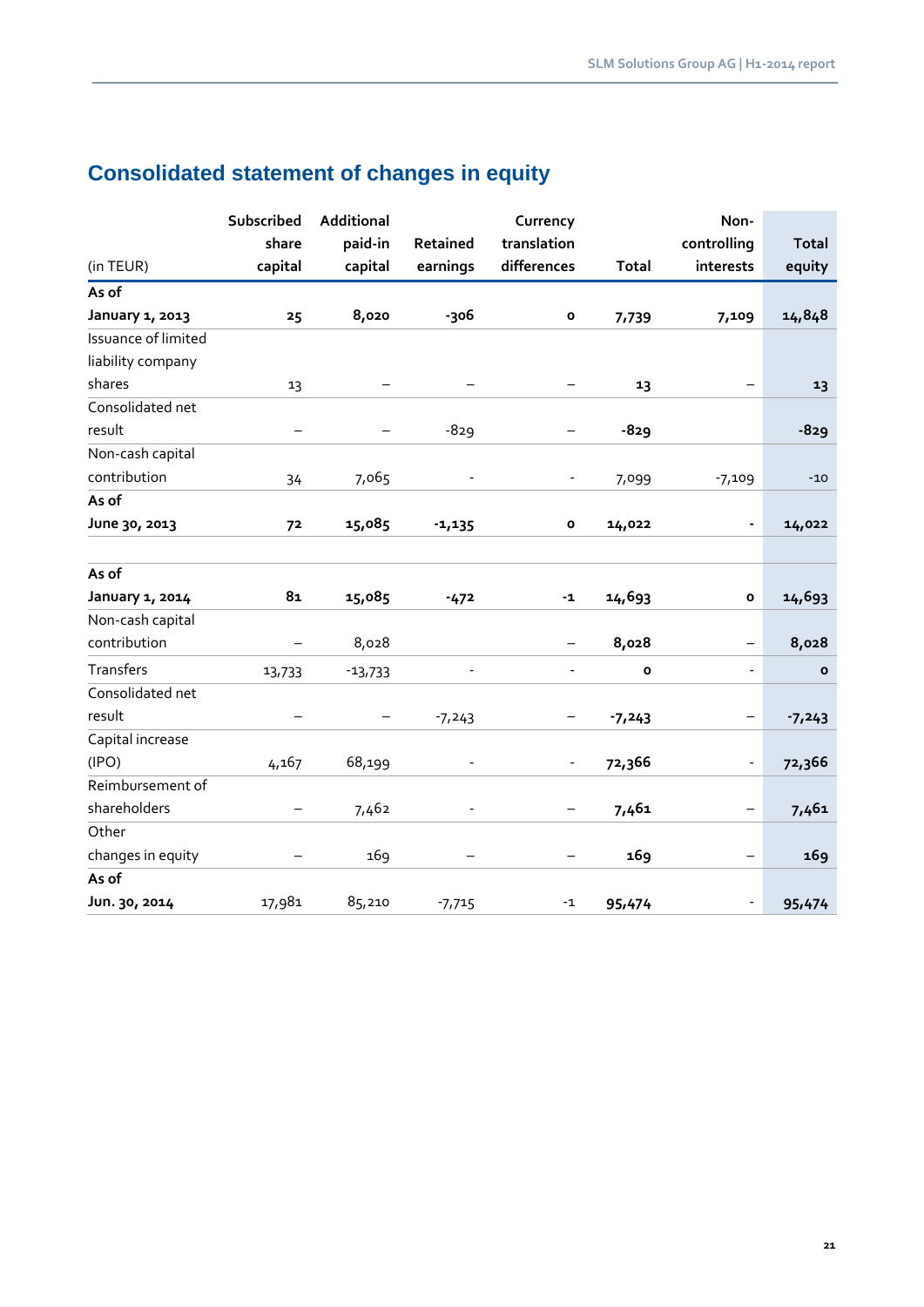## **Notes to the IFRS consolidated financial statements for the period from January 1, 2014 to June 30, 2014 SLM Solutions Group AG, Lübeck**

### *Note 1) General information*

SLM Solutions Group AG (previously: SLM Solutions Holding GmbH, "SLM"), headquartered in Lübeck, is a jointstock company (Kapitalgesellschaft) and the ultimate parent company of SLM group. SLM Solutions Group AG is registered at the commercial register (Handelsregister) at local court (Amtsgericht) Lübeck (HRB 13827). The company's address is Roggenhorster Strasse 9c, 23556 Lübeck, Germany.

Since May 9, 2014, the shares of SLM Solutions Group AG (German Securities Code/WKN: A11133) have been traded on the Frankfurt Stock Exchange, in the exchange's Prime Standard.

SLM operates in the segments of "selective laser melting" (SLM segment) and "rapid prototyping" (RP segment). The SLM segment comprises the production and development of machines for selective laser melting, as well as the sale of related consumables and materials. The machines are distributed through a global distribution network. In the USA and Singapore (please see note 12, events after the balance sheet date), SLM is represented with its own subsidiary.

In the RP segment, which now comprises the smaller operating segment, the company assembles and sells vacuum casting machines and metal casting machines. In addition, related services and a large number of consumables for different applications are offered in the rapid prototype manufacturing area. This segment has become more insignificant in relation to the SLM segment. The operative business is continued in a slightly reduced form.

These abbreviated consolidated interim financial statements of the SLM Solutions Group AG as of June 30, 2013 were prepared in euros. Unless stated otherwise, all amounts are stated on rounded basis in thousands of euros (TEUR). Differences of up to one unit (TEUR, %) relate to arithmetic rounding differences.

## *Note 2) Accounting principles*

The consolidated interim financial report has been prepared in accordance with International Financial Reporting Standards (IFRS) for the interim financial reporting that have to be adopted in the EU. These interim consolidated financial statements have been prepared in accordance with IAS 34 "Interim Financial Reporting". The interim group management report has been prepared in compliance with the German Securities Trading Act (Wertpapierhandelsgesetz, WpHG).

These reviewed interim consolidated financial statements are not comparable with a set of consolidated financial statements in scope and level of detail, but they include all disclosures required pursuant to IAS 34 and Section 37yof WpHG in connection with section 37w (2) to convey a true and fair view of the net assets, financial position and results of operations relating to the interim financial statements.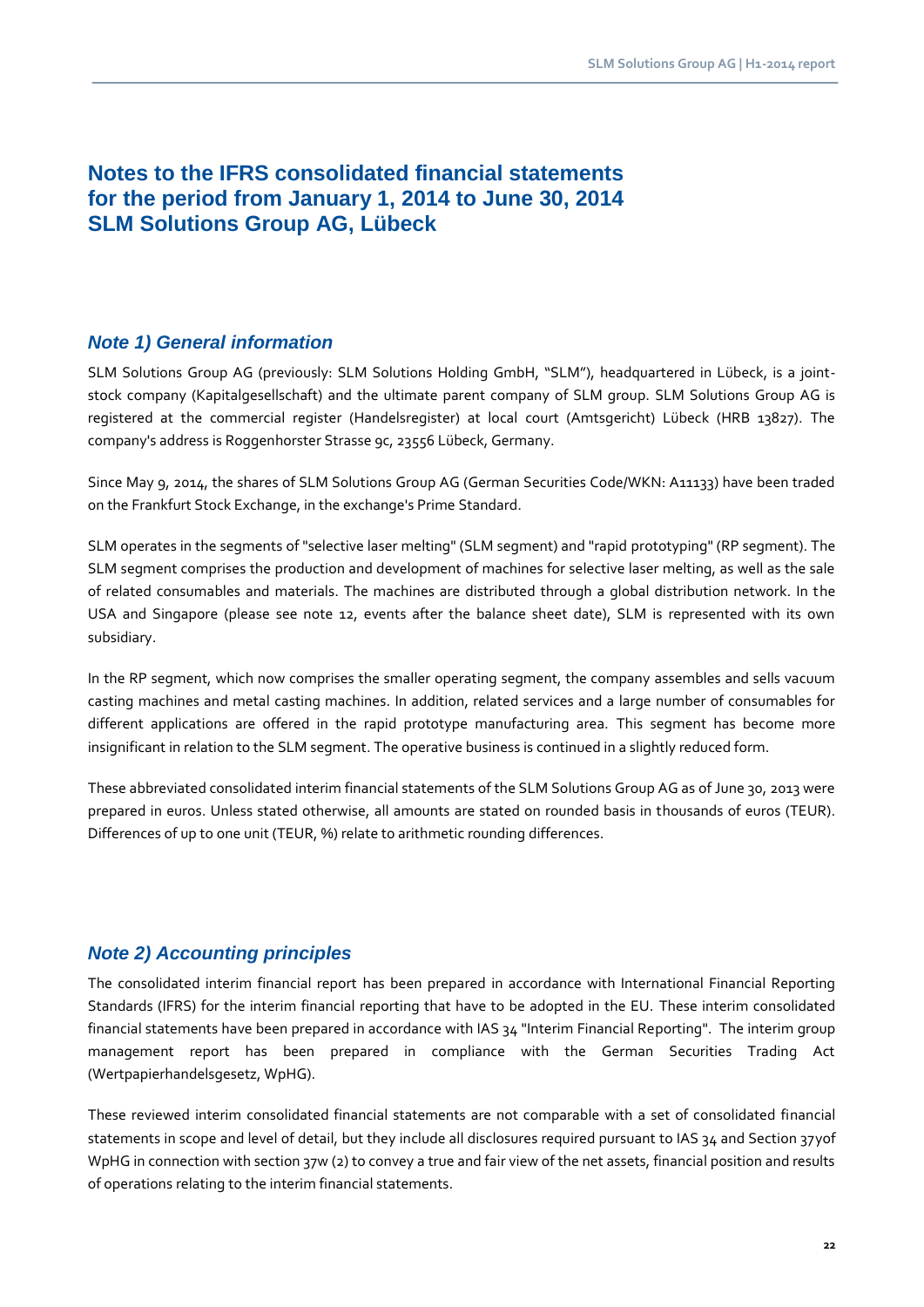The accounting methods applied in the abbreviated interim consolidated financial statements essentially correspond to those applied in the last set of consolidated financial statements as of the end of the 2013 fiscal year. The notes to the audited consolidated financial statements as of December 31, 2013 include a detailed description of the accounting principles (please also refer to the company's securities listing prospectus). The first-time application of new standards and interpretations (e.g. IFRS 10, IFRS 11 and IFRS 12) resulted in no significant effects.

#### *Note 3) Scope of consolidation*

Besides the parent company, SLM Solutions Group AG, Lübeck, Germany, the interim consolidated financial statements comprise the following companies, and has not changed compared with December 31, 2013:

| <b>Name</b>                                     | Interest in % |
|-------------------------------------------------|---------------|
| SLM Solutions GmbH, Lübeck                      | 100           |
| SLM Solutions NA, Inc., Commerce, Michigan/USA* | 100           |

\* The shares in SLM Solutions NA are held by SLM Solutions Gmbh, Lübeck.

#### *Note 4) Seasonal effects on business activities*

The company's revenue and operating earnings fluctuate from quarter to quarter, which is mainly due to the fact that shipments are frequently postponed beyond the last day of the quarter – often by customer request. For this reason, we believe that comparing revenue and operating earnings on a quarterly basis is of only limited relevance. Consequently, we find that the new order intake that is achieved provides a more suitable indicator of operating business trends. We are assuming that the impact of these effects will tend to wane with rising production volumes over the coming years.

Secondly, our business is subject to seasonal fluctuations. A significant proportion of our annual order intake is typically generated during the fourth quarter of the year, with shipments consequently being concentrated towards the end of the year. The first quarter, by contrast, is traditionally the weakest quarter of the year. This occurs mainly due to customer budget restrictions or other requirements on the customer side. In addition, the sector trade fair, Euromold, is usually held in November or December.

As a result, revenue and operating earnings for a particular quarter can diverge from our expectations and internal planning, being delayed accordingly to subsequent quarters. This should be taken into account when interpreting quarterly reporting.

The results as of the reporting period ending on June 30, 2014 do not necessarily allow conclusions to be drawn about future earnings trends.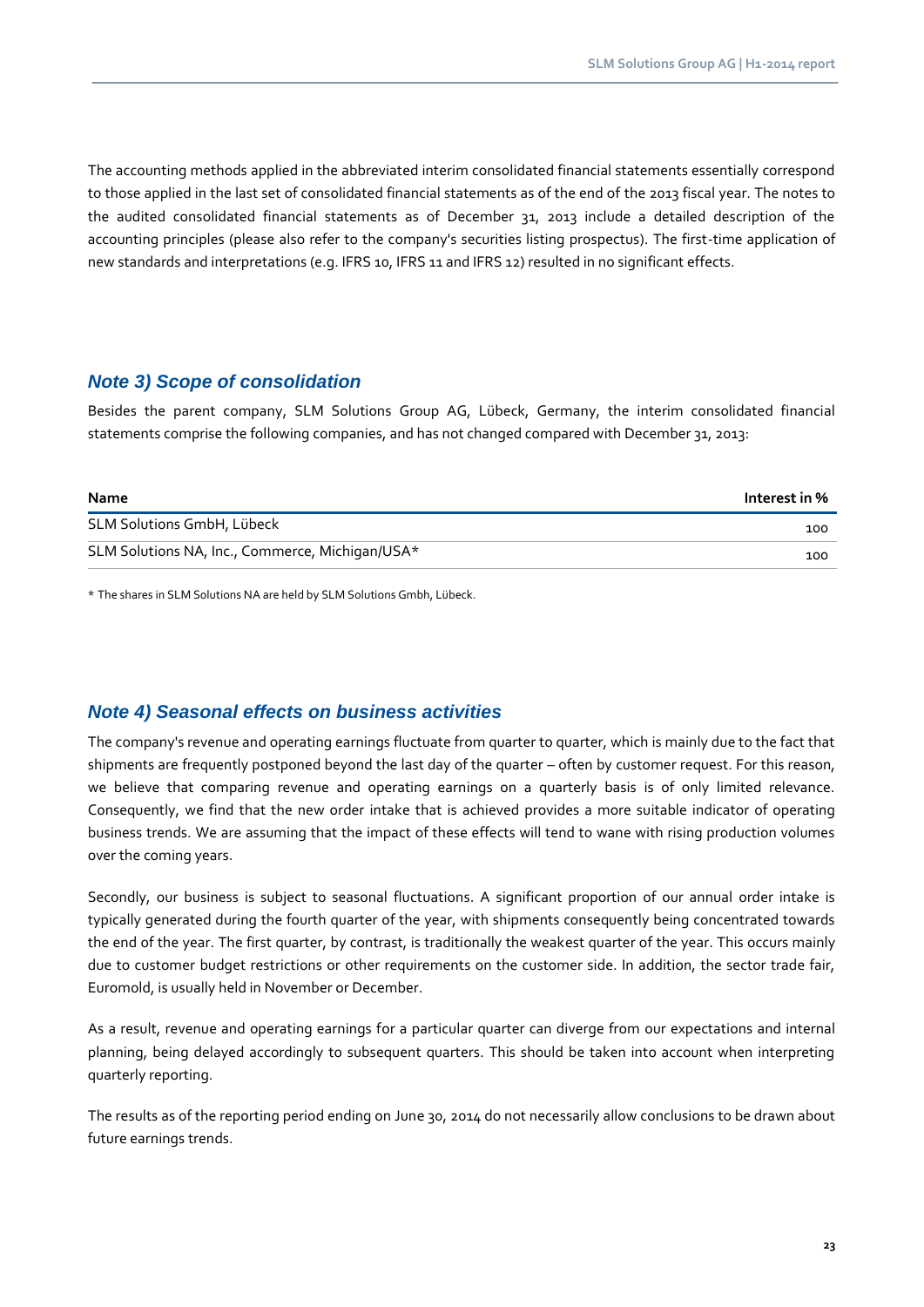## *Note 5) Effects of the successfully concluded IPO on the net assets, financial position and results of operations of SLM Solutions Group AG*

The IPO that was successfully implemented on May 9, 2014, fed through to a high level of one-off expenses in the 2013 fiscal year (12-month period) and during the first half of 2014. In order to better understand the operating business trend, these expenses are explained separately below:

|                  | Net charge for |                 |         |           |  |
|------------------|----------------|-----------------|---------|-----------|--|
| Expenses*        | Level          | Reimbursement** | company | $2013***$ |  |
| Leading costs    | 264            | 140             | 124     | 66        |  |
| Advisory costs   | 1,313          | 547             | 766     | 100       |  |
| Auditing costs   | 822            | 433             | 389     |           |  |
| <b>Bank fees</b> | 3,147          | 130             | 3,017   |           |  |
| Insurance        | 1,065          | 562             | 503     |           |  |
| <b>IPO</b> bonus | 5,650          | 5,650           | 0       |           |  |
|                  | 12,261         | 7,462           | 4,799   | 166       |  |

#### **Until June 2014**

\* Some of these expenses are reported directly in equity, and some of them in expense. See also the explanations below.

\*\* In compliance with IFRS, the reimbursement is shown as a deposit by shareholders outside the income statement

\*\*\* All of the costs incurred in the 2013 fiscal year were carried through profit or loss

In the 2013 and 2014 financial years, the successfully concluded IPO generated one-time expenses that are not attributable to the primary operating business. These one-time expenses significantly affected the company's net assets, financial position and results of operations.

Of the total IPO costs of TEUR 12,261, expenses of TEUR 3,811 are to be offset directly with additional paid-in capital, without impact on profit or loss, in accordance with IAS 32. Of the difference of TEUR 8,450, an amount of TEUR 5,650 is reported in personnel expenses, and an amount of TEUR 2,800 in other operating expenses.

The previous shareholders obligated themselves to proportional compensation of the expenses connected with the successfully placed IPO, as existing shares of previous shareholders were placed along with the issuance of new shares. The level of the reimbursement was calculated after taking into account all costs, and, along with the full reimbursement of the IPO bonus (see below), amounts to a further TEUR 1,812 (net). This reimbursement is shown in the IFRS consolidated financial statements as another additional payment to equity in accordance with the general regulations of the IFRS framework. As it was charged only shortly before June 30, 2014, the claim was reported on the balance sheet as an other current asset. As a consequence, this was not yet cash effective as of June 30, 2014.

In addition, the shareholders have committed themselves to completely reimburse the IPO bonus. This reimbursement of TEUR 5,650 is also shown as an additional payment into equity. This payment was already received before June 30, 2014. The reimbursement of the IPO bonus was calculated by the capital share of existing shareholders prior to the IPO. The reimbursement of the additional transaction costs was calculated by the proportion of the IPO proceeds of the existing shareholders and the company.

With the successful conclusion of the IPO, SLM Group employees are participating in the so-called "retention bonus" program. This bonus program runs over three fiscal years (in each case due in the May of the respective fiscal year) and requires that the annual tranche of the net bonus payment that is due annually in May is rendered to the company's equity as a non-cash capital contribution. The net bonus payment is calculated from the bonus to which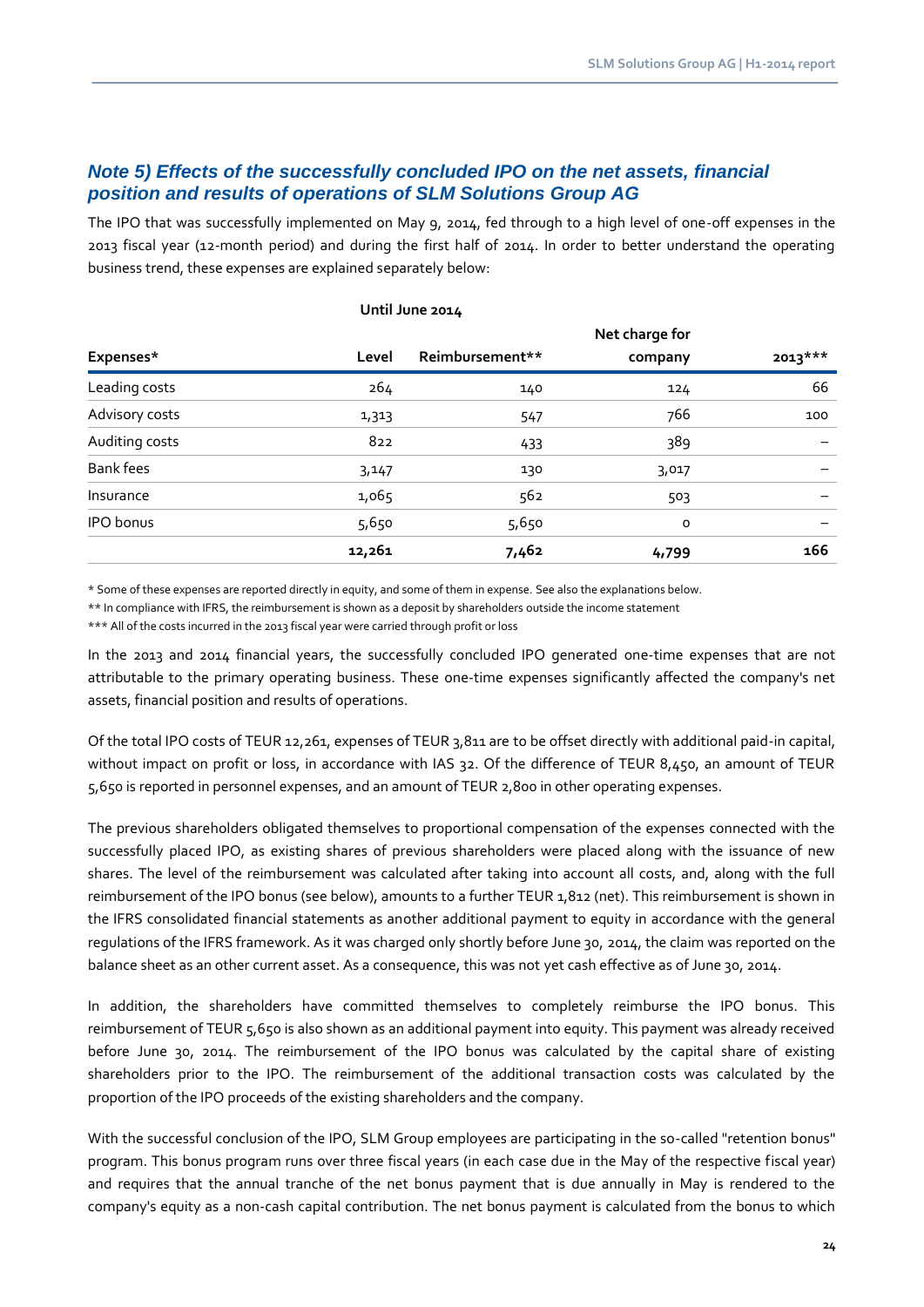the employee is entitled, less his or her individual tax payment that the company pays in advance to the tax authority. From this net bonus payment, the employee acquires shares by way of a non-cash capital contribution at a fixed subscription price of EUR 19.69. As the date of the non-cash capital contribution is critical for the measurement of the wage tax consequences, the net bonus level and the number of potential shares were identified as part of an estimation.

A personal expense of TEUR 282 for the retention bonus was recorded in the consolidated interim financial statements as of June 30, 2014. The retention bonus program is to be partially classified as equity-settled in the meaning of IFRS 2. For this reason, of the personal expense of TEUR 282, TEUR 169 was offset directly with additional paid-in capital. The resulting net bonus amount of TEUR 169, which is for the acquisition of shares available, was allocated to the capital reserve. The calculated payroll taxes of TEUR 113 was recognized as a provision.

## *Note 6) Segment reporting*

| 30.06.2014                                 |            |           |               |              |
|--------------------------------------------|------------|-----------|---------------|--------------|
| (in TEUR)                                  | <b>SLM</b> | <b>RP</b> | <b>Bridge</b> | <b>Total</b> |
| Revenue                                    | 8,958      | 1,897     | $-25$         | 10,830       |
| Costs                                      | 8,274      | 2,316     | 8,917         | 19,507       |
| <b>EBITDA</b>                              | 684        | $-419$    | $-8,942$      | $-8,677$     |
| Amortization, depreciation and impairments |            |           |               | $-399$       |
| Amortization PPA related                   |            |           |               | $-641$       |
| Interest and similar expenses              |            |           |               | $-241$       |
| Income taxes                               |            |           |               | 2,714        |
| Net result for the period                  |            |           |               | $-7,244$     |
| 30.06.2013                                 |            |           |               |              |
| (in TEUR)                                  | <b>SLM</b> | <b>RP</b> | <b>Bridge</b> | <b>Total</b> |
| Revenue                                    | 6,096      | 2,514     | $-52$         | 8,558        |
| Costs                                      | 5,879      | 2,266     | 227           | 8,372        |
| <b>EBITDA</b>                              | 217        | 248       | $-279$        | 186          |
| Amortization, depreciation and impairments |            |           |               | $-241$       |
| Amortization PPA related                   |            |           |               | $-765$       |
| Interest and similar expenses              |            |           |               | $-145$       |
| Other expenses                             |            |           |               | $-21$        |
| Income taxes                               |            |           |               | 157          |
| Net result for the period                  |            |           |               | $-829$       |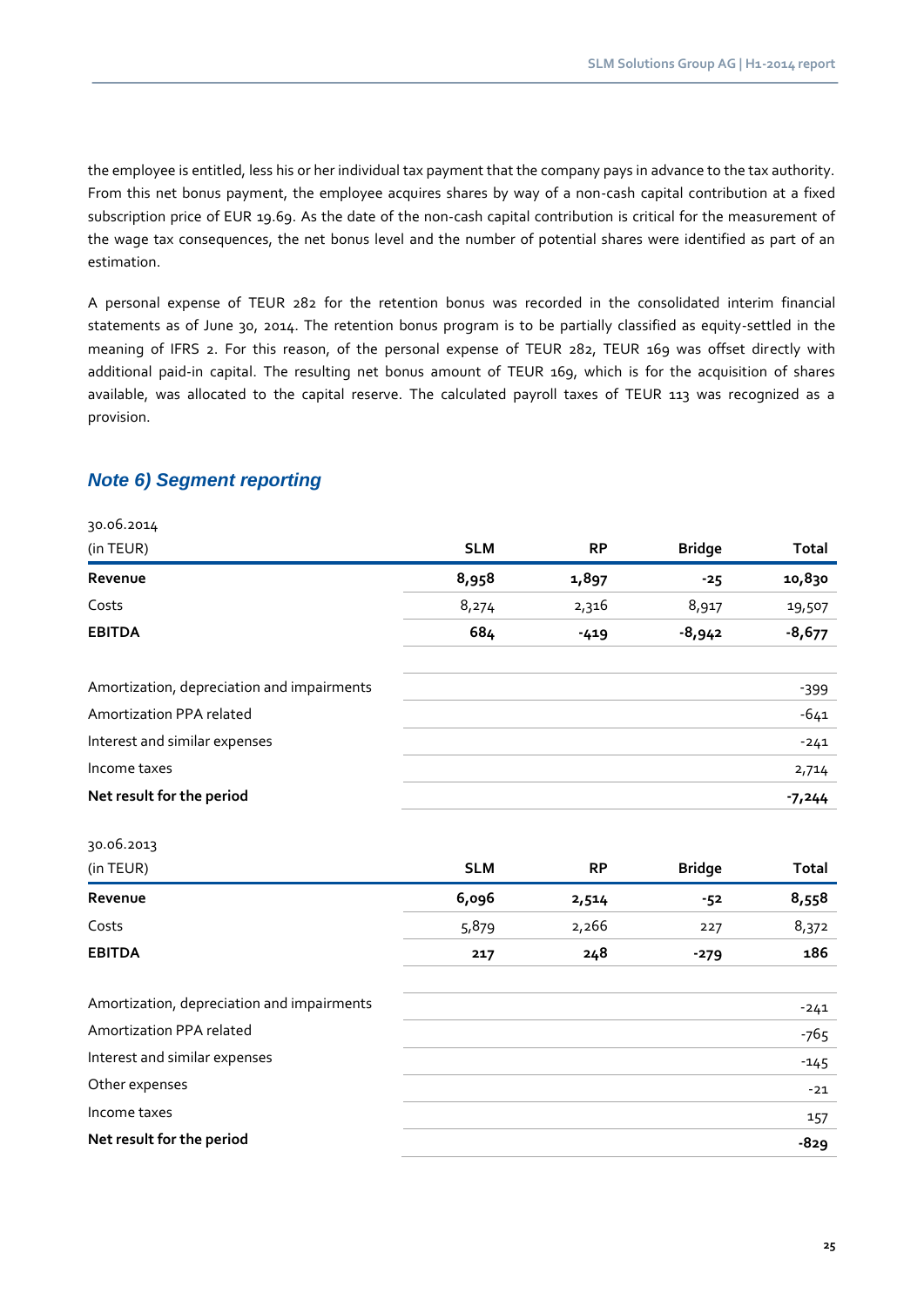No impairment charges needed to be reported in the segmental results. In relation to the comparable periods, segment assets changed only to a normal operating extent as no significant disposal or investment measures were implemented, as planned.

Segment results for the first six months in any given fiscal year are considerably impacted by seasonal effects (please see note 4). The estimated expenses from the IPO that have been incurred by the balance sheet date are reported in the reconciliation of the segmental result for the first six months of 2014, as these expenses cannot be allocated to any segment, and are not included in the assessment of segment results in internal reporting.

#### *Note 7) Non-current assets*

Non-current assets remain significantly affected by the hidden reserves in the technology area which were disclosed parting the context of the purchase price allocation that was performed in the previous year. This purchase price allocation occurred as part of the acquisition by SLM Solutions Group AG of the majority of the shares in SLM Solutions GmbH.

Investments in non-current assets relate to intangible assets, and are attributable mainly to development expenses to be capitalised pursuant to IAS 38.

SLM regularly reviews – at least at the end of each quarter – the need for impairment charges for development projects that have not yet been completed. The Management Board is of the opinion that no non-current assets were impaired as of the balance sheet date, as a consequence of which the write-downs exclusively comprise amortization.

### *Note 8) Liquidity and financial liabilities*

Both in the previous year and during the first half year of 2014, liquidity was secured at all times.

The seasonal distribution of sales revenues that is typical of the sector results in a marked increase in capital tied up as working capital. Together with higher legal and advisory expenses in connection with the IPO that was successfully concluded on May 9, 2014, this business model-related pre-financing fed through to markedly negative cash flow from operating activities.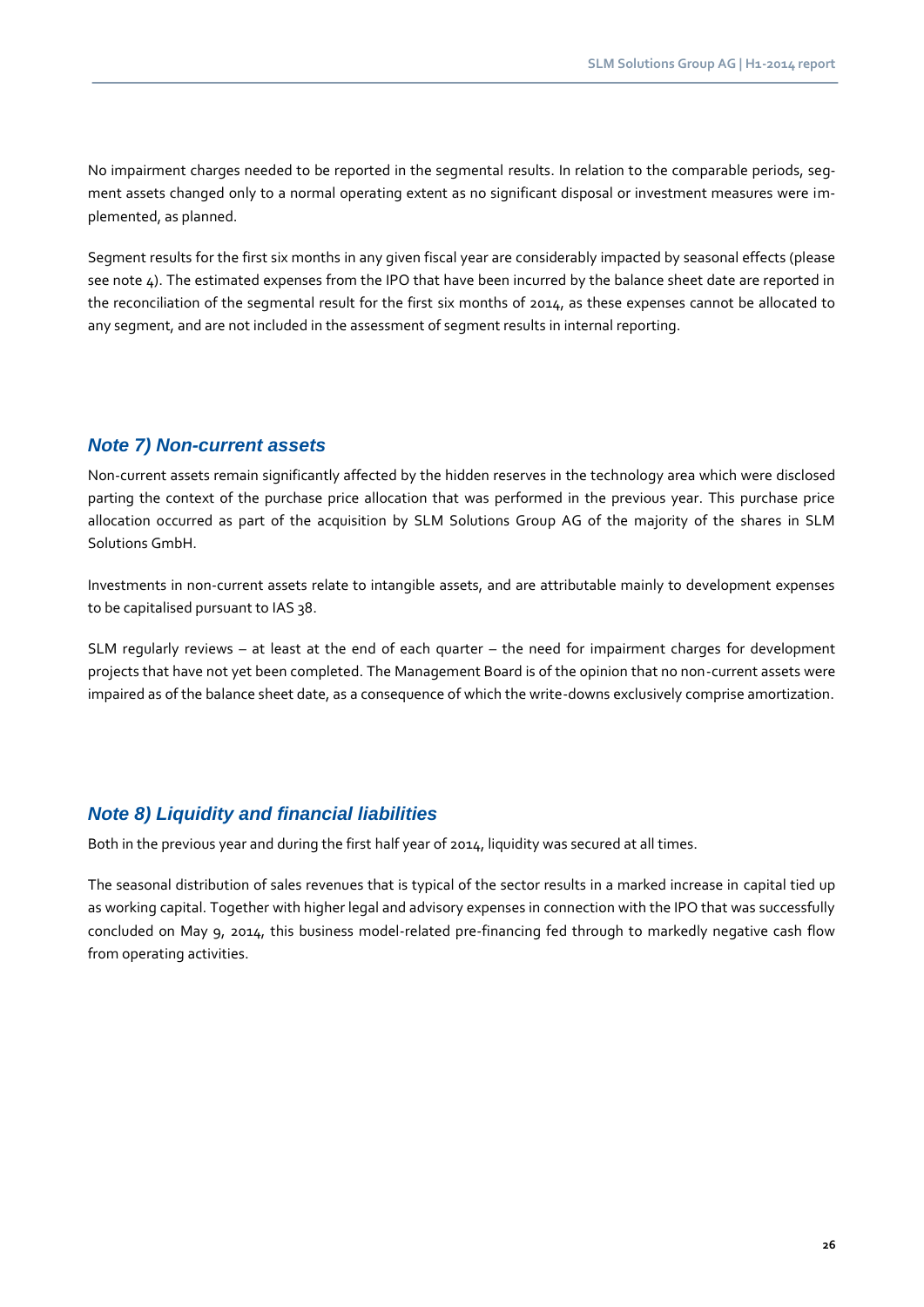|                        |               |               |               | <b>Difference</b> |                    |
|------------------------|---------------|---------------|---------------|-------------------|--------------------|
| <b>Working capital</b> | June 30, 2014 | Dec. 31, 2013 | June 30, 2013 | 6-month<br>period | 12-month<br>period |
| Trade receivables      | 8,487         | 5,803         | 3,630         | 2,684             | 4,857              |
| Inventories            | 9,710         | 5,928         | 5,658         | 3,782             | 4,052              |
| Other assets           | 3,130         | 262           | 375           | 2,868             | 2,755              |
| Trade payables         | $-3,481$      | $-1,965$      | $-1,973$      | $-1,517$          | $-1,508$           |
| Provisions             | $-506$        | $-442$        | $-223$        | -64               | $-283$             |
| Other liabilities and  |               |               |               |                   |                    |
| accrued expenses       | $-3,839$      | $-2,243$      | $-1,187$      | $-1,595$          | $-2,652$           |
| <b>Total</b>           | 13,501        | 7,343         | 6,280         | 6,158             | 7,221              |

The commitment in working capital amounted to TEUR 7,221 for the elapsed (rolling) 12-month period, and to TEUR 6,158 for the January 1 to June 30, 2014 for the period.

In the previous year, cash flow from investing activities was considerably affected by the acquisition of SLM Solutions GmbH, Lübeck, and as a consequence can be compared with the cash flow from investing activities for the first quarter 2014 to only a limited extent.

Investments during the current period under review are attributable mainly to the development of new applicationoriented technologies. Operating and investing cash flows were financed from cash inflows from the successful IPO.

Cash flow from financing activities is significantly characterised by the proceeds from the IPO and the shareholders' obligation to reimburse costs. The gross IPO proceeds of TEUR 75,000 were offset with the TEUR 2,976 of transaction costs which were already paid as of June 30, 2014 and which were reported directly within equity.

#### **Reconciliation of cash and cash equivalents cash flow statements to cash and cash equivalents balance sheet**

|                                               | June 30, | June 30, | Dec. 31, |
|-----------------------------------------------|----------|----------|----------|
| (in TEUR)                                     | 2014     | 2013     | 2013     |
| Cash and cash equivalents balance sheet       | 65,537   | 694      | 2,404    |
| Time deposits with financial institutions     |          |          |          |
| (maturity over three months)                  | $-32$    | -32      | -32      |
| Current account financial institutions        | $-13$    | $\Omega$ | $\Omega$ |
| Cash and cash equivalents cash flow statement | 65,492   | 662      | 2,372    |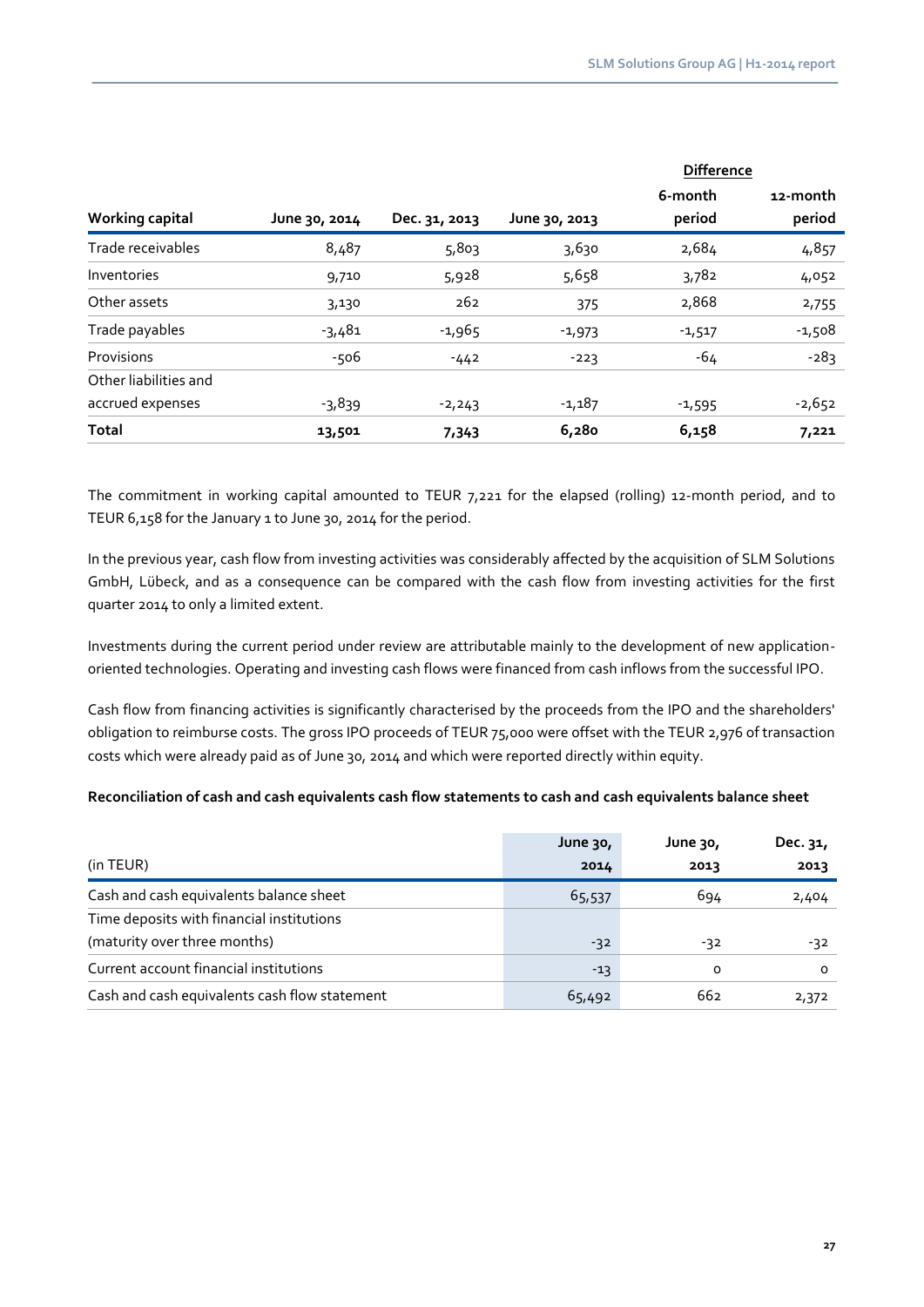## *Note 9) Equity*

By way of resolution of the Shareholders' General Meeting of March 20, 2014, the company's share capital was increased from company funds by EUR 13,732,940.00 to EUR 13,814,200.00. After converting into a public stock corporation and the issuing of shares as part of the IPO, the share capital is split into 17,980,867 ordinary registered no par bearer shares each with a notional value of EUR 1.00 in the share capital.

| Number of shares before IPO | 13,814,200 | 76.8จ % |
|-----------------------------|------------|---------|
| Capital increase            | 4,166,667  | 23.17 % |
| Number of shares after IPO  | 17,980,867 | 100.00% |

Please also refer to the consolidated statement of changes in equity for more information.

As of June 30, 2014, the equity ratio amounts to 88.56 % (June 30, 2013 balance sheet date: 44.99 %; December 31, 2013: 41.3 %).

The effects explained under note 5) about the retention bonus program were taken into account when calculating diluted earnings per share. The number of shares to be issued lies at the discretion of neither the company nor the employee as the number of shares to be issued depends on wage tax charges. For this reason, the following potential shares in the meaning of IAS 33 were taken into account to calculate diluted earnings:

|                                                                            | Jun. 30, 2014 | Jun. 30, 2013 |
|----------------------------------------------------------------------------|---------------|---------------|
| Gross bonus payment in EUR                                                 | 3,013,310.3   |               |
| Beneficiaries' subscription price in EUR                                   | 19.69         |               |
| Assumed reporting date price at the date of the issue of the shares in EUR | 20.18         |               |
| Tax rate, flat                                                             | 40 %          |               |
| Calculated tax payment in EUR                                              | 1,223,323.63  |               |
| Net bonus level in EUR                                                     | 1,789,986.68  |               |
| Number of shares to be purchased                                           | 90,931        |               |
| Number of shares, diluted                                                  | 18,071,798    |               |
| Net result attributable to equity holders of the parent company (TEUR)     | $-7,244$      | -829          |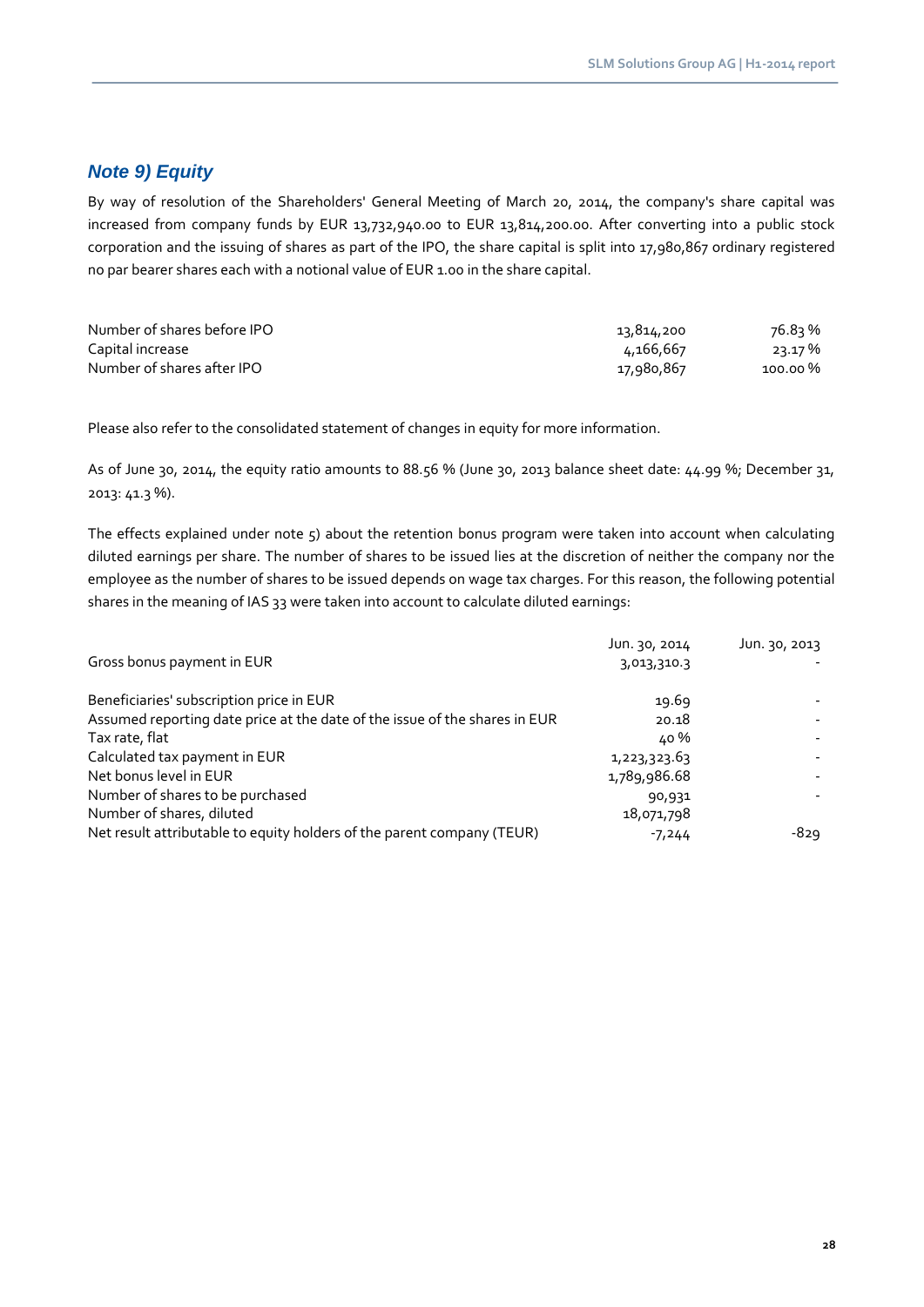### *Note 10) Significant business transactions with related parties*

Individuals companies which the reporting company can influence or which can influence the reporting company are regarded as related parties in the meaning of IAS 24.

The members of the Management Board as well as shareholders holding significant interests in the company share capital, and members of their families, are defined as related parties of the SLM Group.

Management Board members and their related individuals as of June 30, 2014:

- Dr. Markus Rechlin and his family
- Uwe Bögershausen and his family
- Hans-Joachim Ihde and his family

Parcom Deutschland I GmbH & Co. KG, which has its corporate seat in Germany, was the majority shareholder of SLM Solutions Group AG until the successful conclusion of the IPO. ING Group NV, which has its corporate seat in Amsterdam, the Netherlands, was the ultimate parent company of the Group until the date of the successful IPO.

Since the successful admission to stock market listing of the company, no shareholder exerts direct control. Due to their remaining interests in the subscribe share capital, which are also subject to lock-up holding periods, the old shareholders (Parcom Deutschland I GmbH & Co. KG and its shareholder and managing director, Mr. Henner Schöneborn, as well as Ceresio GmbH and its shareholder and managing director) can continue to exert significant influence over the company, and exert notional control at Shareholders' General Meetings depending on the presence majority.

In order to improve the transparency of the business relationships with related parties, the information about business transactions with related parties is split into two different categories.

The services and other business transactions rendered until June 30, 2014 as part of normal operating activities correspond in their scope to the business relationships during the first half year of 2013, and, with the exception of the shareholder financing existing until February 28, 2014 (see note 8 of the Q1 report 2014), exert no significant influence on the net assets, financial position and results of operations of SLM.

In addition, cost transfer statements were issued to the company in anticipation of the IPO which have a significant effect on SLM's net assets, financial position and results of operations, and which are explained in note 5.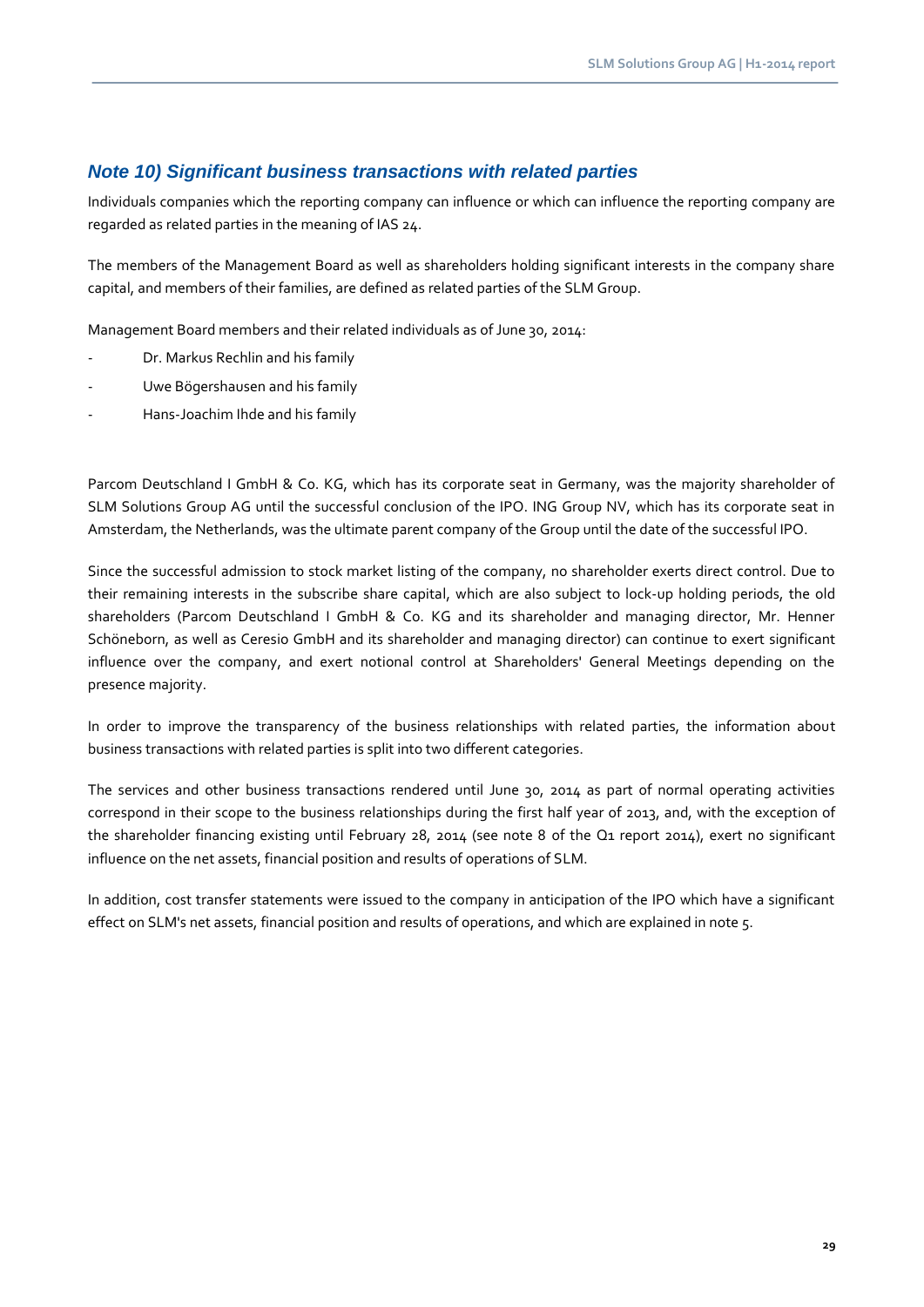## *Note 11) Other financial obligations and contingent claims*

#### 11.1) Other financial obligations

Other financial obligations arise from leasing and rental agreements. Please refer to our remarks in the consolidated financial statements as of December 31, 2013 as no new significant financial obligations have been entered into up until June 30, 2014, with the exception of a new office rental agreement for the US subsidiary and a new office tract of the SLM Solutions GmbH.

#### 11.2) Contingent claims

The company is not aware of any contingent claims as of the balance sheet date.

#### *Note 12) Events after the balance sheet date*

As of September 1, 2014, SLM will have its own sales branch in the strategically important location of Singapore. SLM Solutions Singapore Pte. Ltd. was already founded on July 2, 2014 for this purpose. This branch, which is located in Singapore's German Centre, will be opened on September 1, 2014, and allows SLM Solutions to considerably expand its business in Asia. Along with sales, this company is focusing on establishing the sales and dealer network in neighbouring countries. Secondly, in May 2014 SLM Solutions assigned a corporation agreement worth EUR 3 million with Singapore's Nanyang Technical University (NTU). This agreement has given birth to the newly created NTU Additive Manufacturing Centre, which concentrates on deploying 3D printing technologies in the biomedicine area, although it will also research new materials and technologies for the aerospace and energy sectors. The project is being supported by the Singapore Ministry of Finance and will go into operation in the third quarter.

With an entry in the commercial register dated July 30, 2014, the Management Board of SLM Solutions Group AG was extended to include Mr. Henner Schöneborn.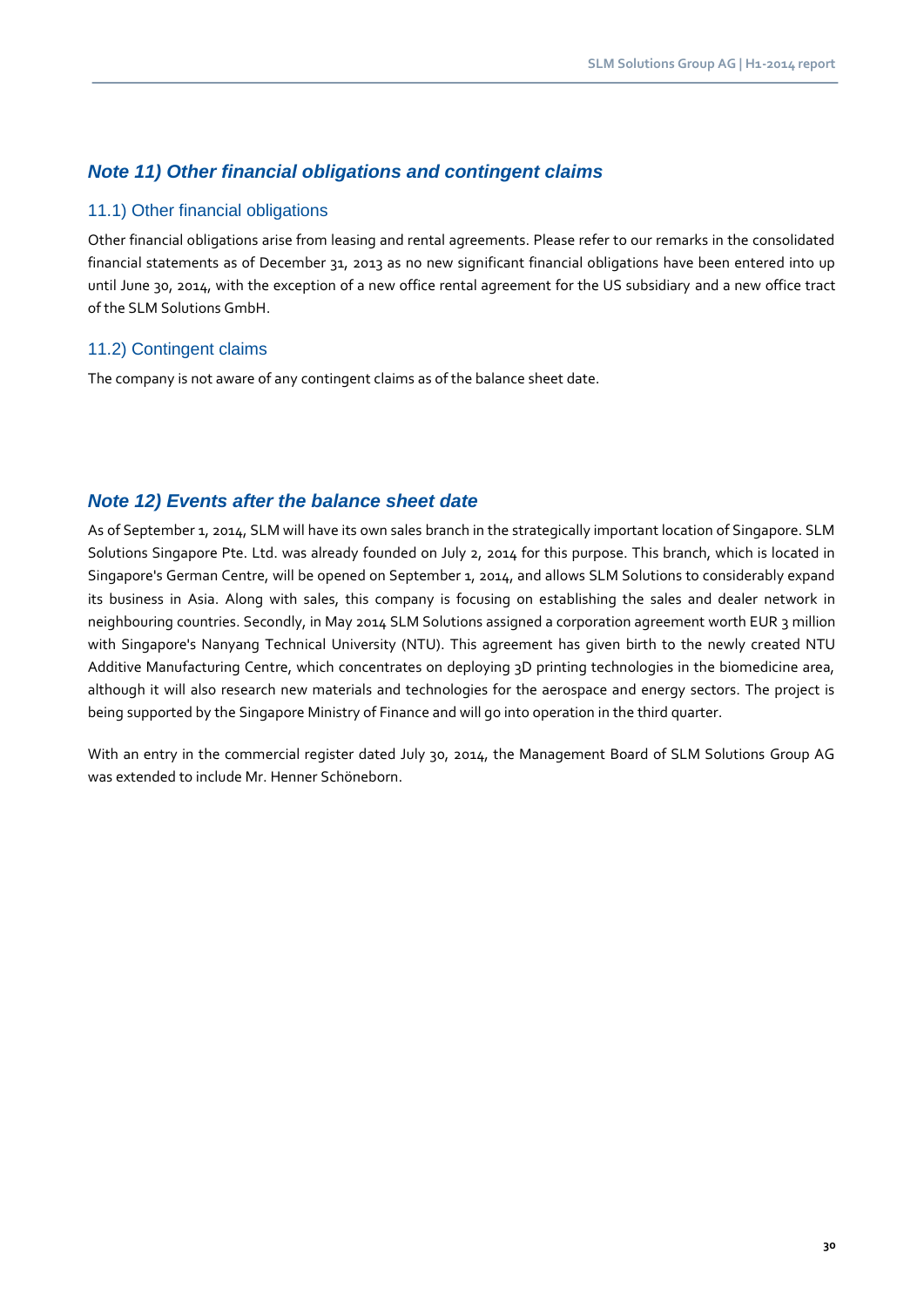## *Note 13) Other information*

Financial assets and liabilities are recognized at amortised cost. Fair value accounting is affected neither for financial instruments nor for other assets (e.g. property, plant and equipment). The carrying amounts of financial instruments are identical with their fair values due to their short residual terms.

|                                       | <b>Measurement</b> | Carrying |                   |
|---------------------------------------|--------------------|----------|-------------------|
| Financial instruments (June 30, 2014) | category           | amount   | <b>Fair value</b> |
| Receivables and other assets          | LaR                | 10,534   | 10,534            |
| <b>Financial liabilities</b>          | <b>FLAC</b>        | 3,588    | 3,588             |
|                                       |                    |          |                   |

|                                       | Measurement | Carrying |                   |
|---------------------------------------|-------------|----------|-------------------|
| Financial instruments (June 30, 2013) | category    | amount   | <b>Fair value</b> |
| Receivables and other assets          | LaR         | 3,639    | 3,639             |
| <b>Financial liabilities</b>          | <b>FLAC</b> | 7,190    | 7,190             |

M. Rede

Dr. Markus Rechlin **Einer Umberstausen Einer Schöneborn** Uwe Bögershausen aus einem Henner Schöneborn SLM Solutions Group AG

1 Baires ou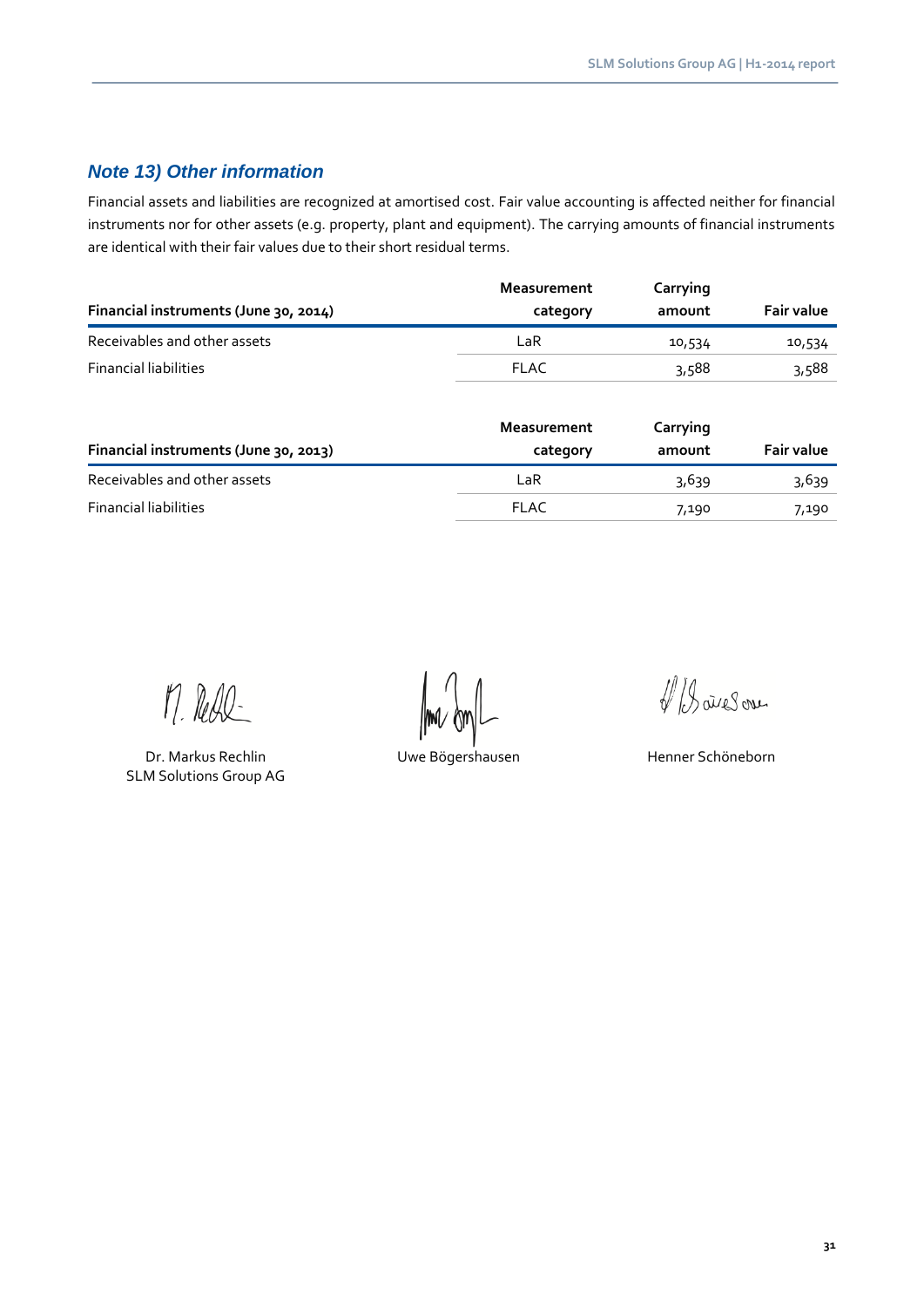### *REVIEW REPORT*

#### To SLM Solutions Group AG, Lübeck

We have reviewed the condensed consolidated interim financial statements - comprising the statement of financial position, the income statement and statement of comprehensive income, the statement of cash flows, the statement of changes in equity, and selected explanatory notes - and the interim group management report of SLM Solutions Group AG, Lübeck, for the period from January 1, 2014 to June 30, 2014, which are part of the half-year financial report pursuant to § 37w of the German Securities Trading Act (Wertpapierhandelsgesetz - WpHG). The preparation of the condensed consolidated interim financial statements in accordance with the IFRSs applicable to the interim financial reporting as adopted by the EU and of the interim group management report in accordance with the provisions of the German Securities Trading Act applicable to interim group management reports is the responsibility of the company's management. Our responsibility is to issue a review report on the condensed consolidated interim financial statements and on the interim group management report based on our review.

We conducted our review of the condensed consolidated interim financial statements and the interim group management report in accordance with German generally accepted standards for the review of financial statements promulgated by the Institut der Wirtschaftsprüfer (Institute of Public Auditors in Germany) (IDW). Those standards require that we plan and perform the review such that we can preclude through critical evaluation, with moderate assurance, that the condensed consolidated interim financial statements have not been prepared, in all material respects, in accordance with the IFRSs applicable to interim financial reporting as adopted by the EU and that the interim group management report has not been prepared, in all material respects, in accordance with the provisions of the German Securities Trading Act applicable to interim group management reports. A review is limited primarily to inquiries of company personnel and analytical procedures and therefore does not provide the assurance attainable in a financial statement audit. Since, in accordance with our engagement, we have not performed a financial statement audit, we cannot express an audit opinion.

Based on our review, no matters have come to our attention that cause us to presume that the condensed consolidated interim financial statements have not been prepared, in all material respects, in accordance with the IFRSs applicable to interim financial reporting as adopted by the EU nor that the interim group management report has not been prepared, in all material respects, in accordance with the provisions of the German Securities Trading Act applicable to interim group management reports.

Lübeck, August 27, 2014

BDO AG Wirtschaftsprüfungsgesellschaft

Herbers [signed] Beecker [signed] German Public Auditor German Public Auditor